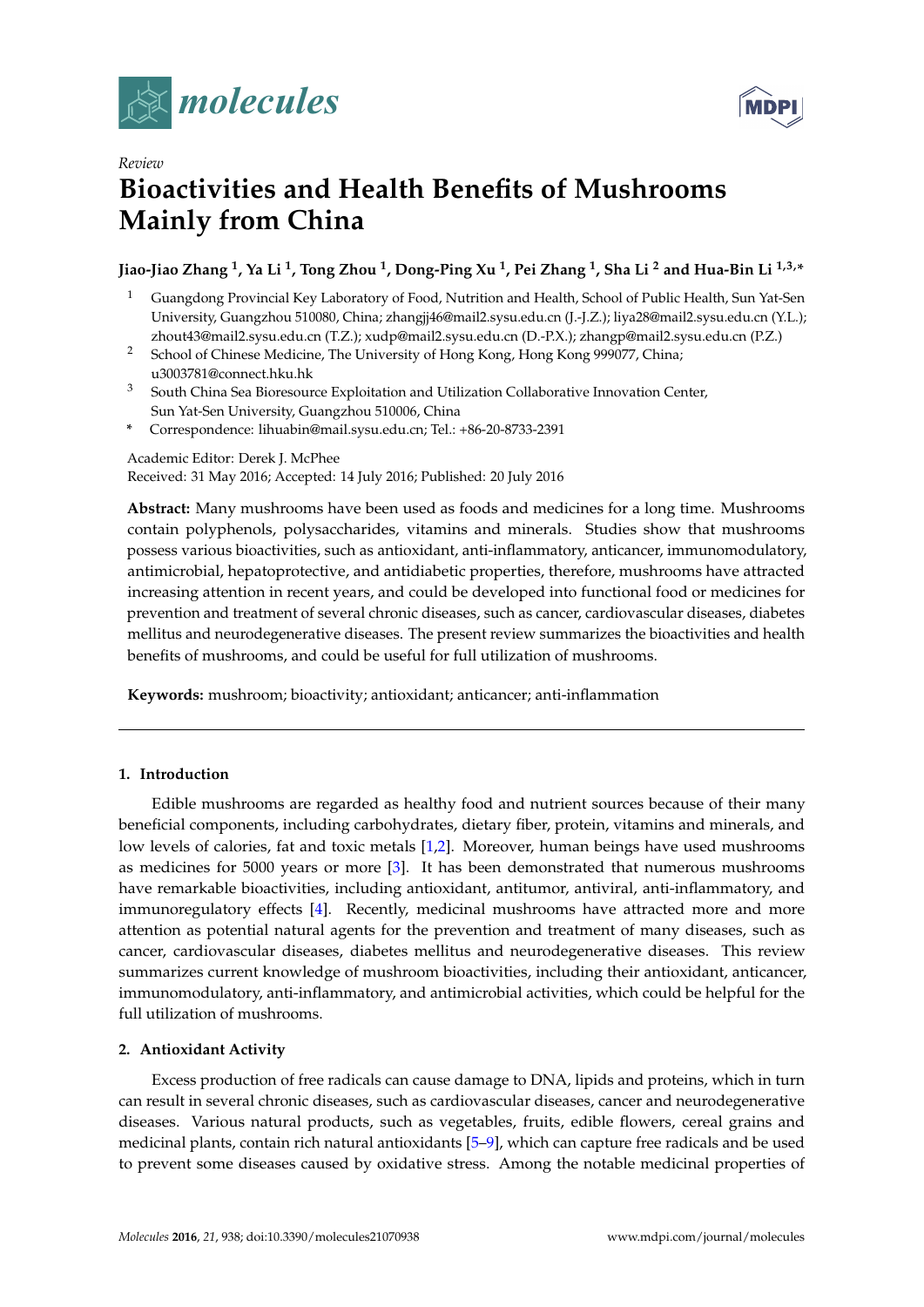mushrooms, the antioxidant activity, including inhibition of lipid peroxidation, reduction of human low-density lipoproteins, scavenging of free radicals, etc., has been extensively studied.

Polysaccharides in mushrooms are generally considered to be the main contributors to the antioxidant activity. A water-soluble polysaccharide isolated from *Inonotus obliquus* was studied and the results showed that the polysaccharide was an acid protein-bound polysaccharide, with a molecular weight of 17 kDa and its contents of neutral sugars, protein and uronic acids were 42.5%, 18.5% and 6.1%, respectively. The results indicated that the polysaccharide had inhibitory activity evidenced by concentration-dependent quenching of DPPH and hydroxyl radicals. Additionally, the polysaccharide inhibited the formation of thiobarbituric acid-reactive substances in  $Fe<sup>2+</sup>/ascorbate-induced lipid$ peroxidation in rat liver tissue. All this demonstrated that *Inonotus obliquus* had antioxidant effects [\[10\]](#page-10-5). In another study, polysaccharides from Jisongrong mushroom also possessed strong antioxidant and antitumor activity. The Jisongrong polysaccharides were orally administrated to rats for 2 months. Compared to control rats, levels of lipid peroxidation products and activities of antioxidant enzymes in the blood were significantly decreased and enhanced, respectively. Furthermore, Jisongrong polysaccharides markedly inhibited cancer cell proliferation [\[11\]](#page-10-6). In addition, the key chemical constituents and antioxidant activities of water-soluble polysaccharide fractions isolated from three edible mushrooms were investigated. The results indicated that the antioxidant activities of all polysaccharide fractions were significantly correlated with the total phenolic and protein contents, but not with the carbohydrate contents. Purified polysaccharides free of phenolic compounds and protein had no significant activities. Thus, the phenolic and protein components instead of carbohydrates were mainly responsible for the antioxidant activities of mushroom polysaccharides [\[12\]](#page-10-7). In another study, crude polysaccharides isolated from four common edible mushrooms including *Agaricus bisporus*, *Auricularia auricula*, *Flammulina velutipes* and *Lentinus edodes* were studied. The crude polysaccharides of *Agaricus bisporus* were the best natural antioxidant [\[13\]](#page-10-8). Water extracts from five mushrooms were also analyzed. The results showed that the antioxidant order was *Inonotus obliquus* > *Ganoderma lucidum* > *Lentinus edodes* > *Tremella fuciformis* > *Auricularia auricula*. Ethanol extracts from *Inonotus obliquus* exhibited the highest antioxidant activity among the five mushrooms tested [\[14\]](#page-10-9), making *Inonotus obliquus* a novel antioxidant candidate.

The antioxidant activities of selenium- and zinc-enriched mushrooms (SZMs) have been widely evaluated. The antioxidant power of SZMs was examined by measuring the activities of antioxidant enzymes and the levels of lipid peroxide products in mice. The study showed that treatment with SZMs meaningfully improved the activities of glutathione peroxidase and superoxide dismutase, and decreased the levels of malondialdehyde and lipofuscin. Thus, SZMs might be effective for increasing antioxidant capacity [\[15\]](#page-10-10). Furthermore, *Ganoderma lucidum* could biotransform inorganic selenium into organic selenium, which was stored preferentially in its water-soluble protein compounds. In a separate study, the relationship between the antioxidant activity of proteins in *Ganoderma lucidum* and its Se contents was investigated. The protein with higher Se showed approximately three times stronger activity scavenging superoxide and hydroxyl radicals as compared to the water-soluble protein extracts. It was demonstrated that the increasing antioxidant property of this protein in *Ganoderma lucidum* depended quantitatively on its Se contents [\[16\]](#page-10-11).

Several types of mushrooms collected from southwest China have been studied. These mushrooms (*Clitocybe maxima*, *Catathelasma ventricosum*, *Stropharia rugosoannulata*, *Craterellus cornucopioides* and *Laccaria amethystea*) contained beneficial bioactive compounds such as phenols, ergosterol, tocopherol, ascorbic acid, unsaturated fatty acids and essential amino acids, which could be used as antihyperglycemic and antioxidant ingredients [\[17\]](#page-10-12). Particularly, *Catathelasma ventricosum* and *Laccaria amethystea* were effective in the protection against hyperglycemia and oxidative stress [\[17\]](#page-10-12). In addition to the above mushrooms, some popular medicinal mushrooms in Asia have been studied extensively. *Cordyceps militaris* is one of the most valuable medicinal mushrooms and nutraceuticals in China. A study assayed the antioxidant activities of the methanol extracts from the fruiting bodies of *Cordyceps militaris*. The research indicated that the antioxidant potential of the extracts was significant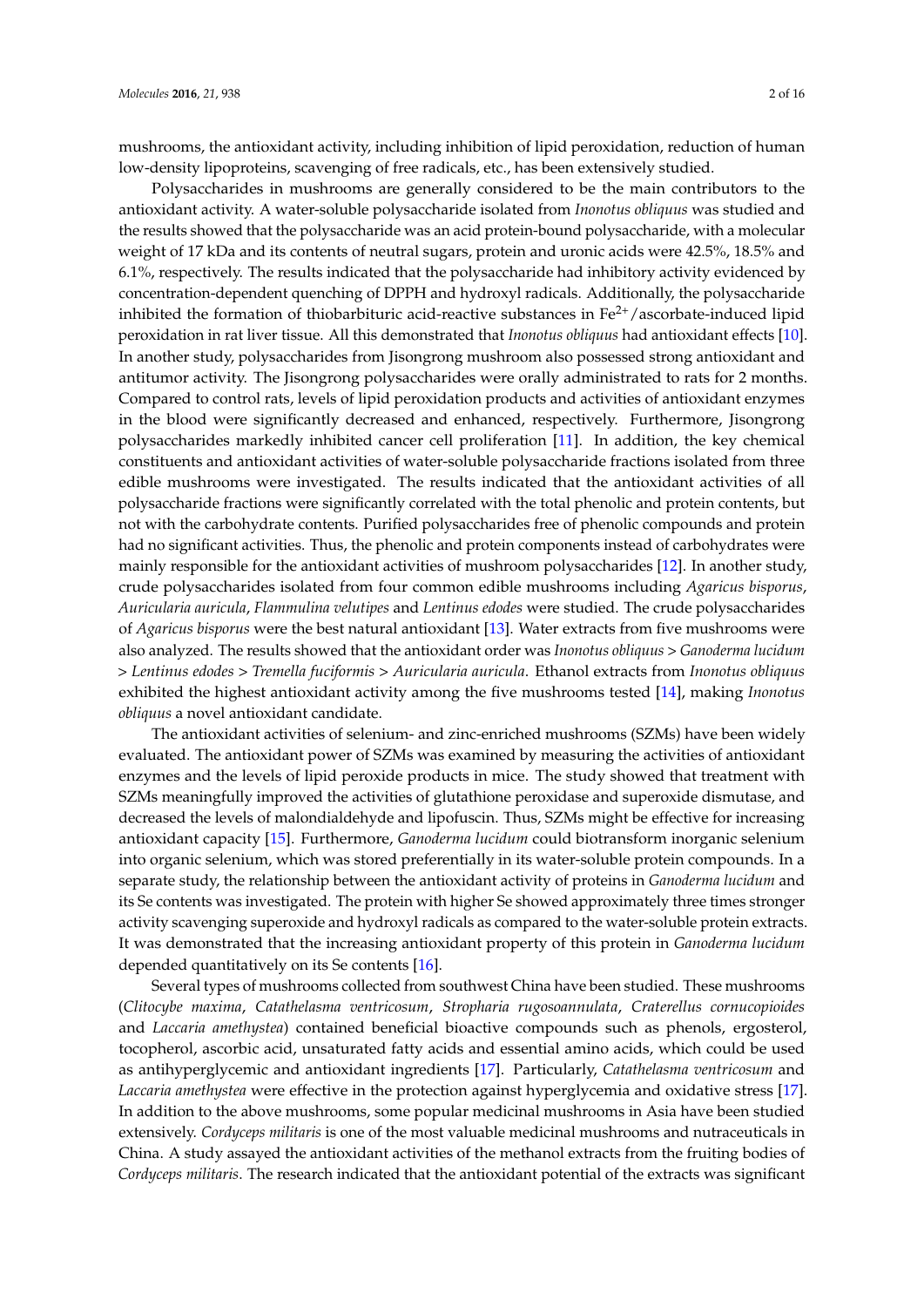in the four tested systems in vitro, including total antioxidant capacity, scavenging ability on DPPH radicals, reducing power, and chelating ability on ferrous ions [\[18\]](#page-10-13). Besides, Wang et al. studied the effects of cordymin (a peptide purified from *Cordyceps militaris*) on prevention of focal cerebral ischemic/reperfusion injury in rats [\[19\]](#page-10-14). Administration (oral) of cordymin significantly boosted the defense mechanism against cerebral ischemia by increasing antioxidant activity. It was demonstrated that cordymin in *Cordyceps militaris* had potential antioxidant activity. Shiitake (*Lentinula edodes*), which is famous for its high nutritional value and medicinal properties, is the second most cultivated mushroom. The chemical constituents and antioxidant power of shiitake are significantly affected by the drying method. The study indicated that hot air drying at 50  $\degree$ C resulted in high total phenolic content and antioxidant activity [\[20\]](#page-10-15). *Ganoderma sinensis* is an endemic mushroom in China and has been used as medicine or food for centuries. *Ganoderma sinensis* was available in form of log-cultivated and sawdust-cultivated fruit bodies, solid-fermented products and liquid-fermentation mycelia. Methanolic and hot water extracts of these four forms were prepared and then their antioxidant properties were investigated. It was observed that both extracts from the four forms of *Ganoderma sinensis* exhibited high antioxidant activities of 69.69%–99% at 20 mg extract/mL and low  $EC_{50}$  values of 0.95–10.00 mg extract/mL. Moreover, both extracts could scavenge hydroxyl radicals [\[21\]](#page-10-16). In another study, blood samples of seven healthy volunteers were collected, and total antioxidant activity of plasma was evaluated before and after each treatment of *Ganoderma sinensis*. The research indicated that intake of *Ganoderma sinensis* significantly increased the antioxidant activity of plasma [\[22\]](#page-10-17). In addition, medicinal mushroom *Inonotus obliquus* is a traditional and widely used multi-functional fungus, and has shown strong antioxidant activity [\[23\]](#page-11-0). Numerous studies have thus been carried out on the antioxidant effects of mushrooms. The antioxidants activities of some mushrooms not mentioned above are summarized in Table [1.](#page-2-0)

<span id="page-2-0"></span>

| <b>Mushrooms</b>         | <b>Bioactive Compounds</b>                                               | <b>Antioxidant Activity</b>                                                                                                                                                    | References         |
|--------------------------|--------------------------------------------------------------------------|--------------------------------------------------------------------------------------------------------------------------------------------------------------------------------|--------------------|
| Agaricus brasiliensis    | Crude Se polysaccharide<br>and total soluble Se protein                  | Scavenging of DPPH and<br>hydroxyl radicals                                                                                                                                    | $\left[24\right]$  |
| Cortinarius purpurascens | Rufoolivacin, rufoolivacin C,<br>rufoolivacin D and<br>leucorufoolivacin | Scavenging of DPPH radicals                                                                                                                                                    | $\sqrt{25}$        |
| Ramaria flava            | Phenolic compounds                                                       | Scavenging of DPPH and<br>OH radicals                                                                                                                                          | $\lceil 26 \rceil$ |
| Phellinus baumii Pilat   | Polysaccharide                                                           | Scavenging of hydroxyl, superoxide<br>and DPPH radicals                                                                                                                        | [27]               |
| Pleurotus abalonus       | Polysaccharide-peptide<br>complex LB-1b                                  | Exhibition of antioxidant activity in<br>erythrocyte haemolysis                                                                                                                | $\lceil 28 \rceil$ |
| Cordyceps taii           | Polysaccharides                                                          | Scavenging of DPPH, hydroxyl, and<br>superoxide anion radicals, and<br>enhancement of antioxidant<br>enzyme activities                                                         | $\left[29\right]$  |
| Agaricus bisporus        | Polysaccharides, phenolics                                               | Scavenging of superoxide, hydroxyl<br>and DPPH radicals and hydrogen<br>peroxide, enhancement of the<br>activities of antioxidant enzymes in<br>sera, liver, and heart of mice | [30,31]            |

| <b>Table 1.</b> Antioxidant activities of some mushrooms. |  |
|-----------------------------------------------------------|--|
|-----------------------------------------------------------|--|

#### **3. Anti-Inflammatory Activity**

Medicinal mushrooms have been indispensable components of traditional Chinese herbal medicines for thousands of years [\[32\]](#page-11-9). Anti-inflammatory activity is an essential property of medicinal mushrooms to promote healthy effects.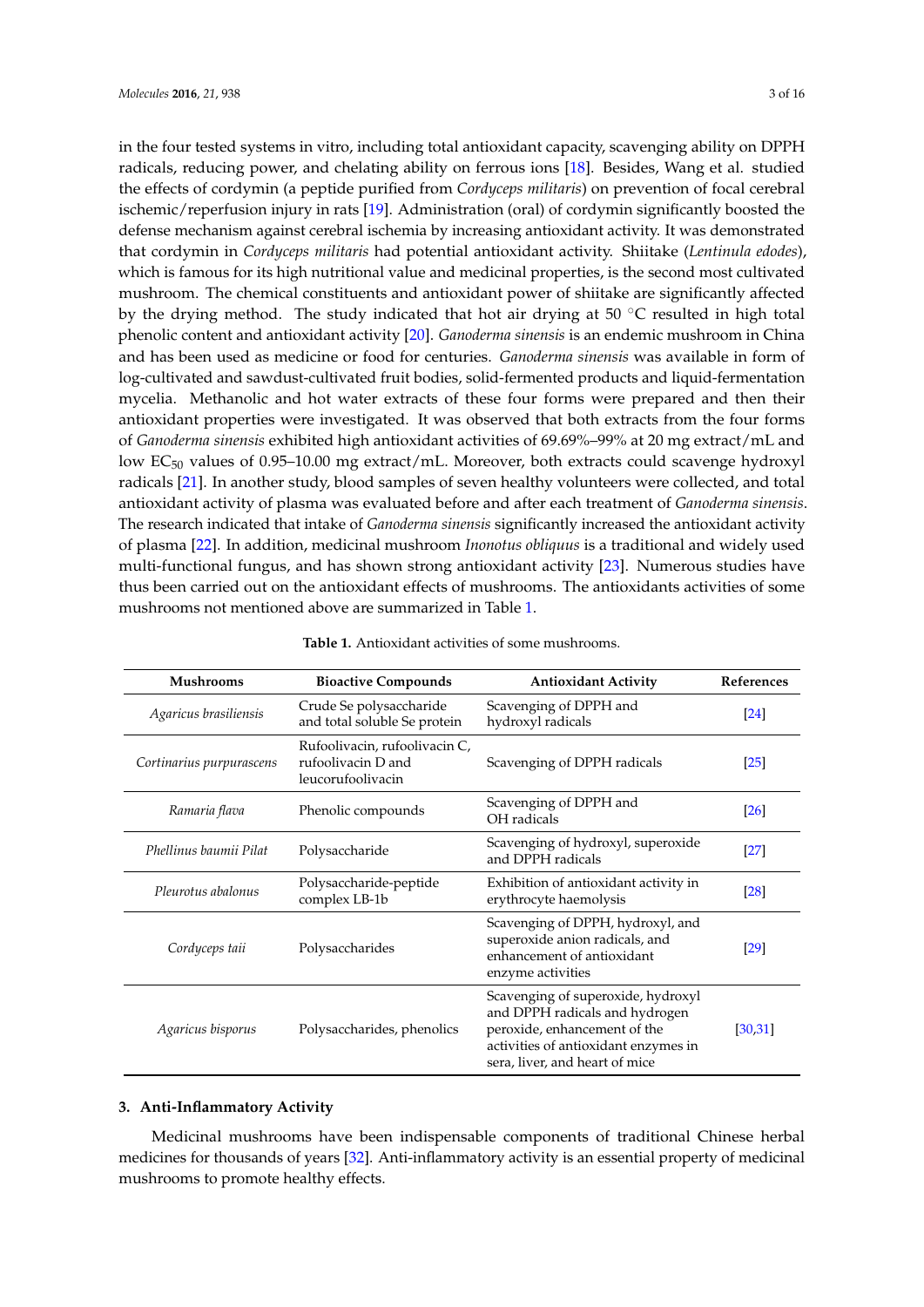*Cordyceps sinensis* has been used as a functional food and herb for a long time. The anti-inflammatory effect of *Cordyceps sinensis* components has been investigated, especially cordymin, a peptide purified from *Cordyceps sinensis*. There is a study about the effects of cordymin on prevention of focal cerebral ischemic/reperfusion injury. In the experiment, the right middle cerebral artery occlusion model was used. Rats were treated with cordymin orally. This finding showed that cordymin had a neuroprotective effect in the ischemic brain, which was attributed to the inhibition of inflammation and enhancement of antioxidant activity related to lesion pathogenesis [\[19\]](#page-10-14). In another study, the effects of cordymin on cytokine levels and total antioxidant activity were analyzed. The antinociceptive effects of cordymin in vivo and in vitro were also examined. The levels of tumor necrosis factor-alpha (TNF-α), interleukin 1 beta and total antioxidant status were decreased after cordymin treatment. Cordymin also inhibited the acetic acid-induced abdominal constrictions in mice in a dose-dependent manner. Besides, cordymin exhibited strong activities against neurolysin (IC<sub>50</sub> = 0.1  $\mu$ M) in neurolysin inhibition assay. It was concluded that cordymin was a potent anti-inflammatory medicine [\[33\]](#page-11-10).

*Inonotus obliquus* mushroom is regarded as a precious traditional Chinese herb as well. The anti-inflammatory and anticancer constituents in *Inonotus obliquus* were identified by bioassay-guided preparative isolation. The petroleum ether and ethyl acetate fractions were observed to have meaningful inhibition effects on nitric oxide production and NF-κB luciferase activity in RAW 264.7 macrophage cells. Three constituents isolated from these two fractions—ergosterol, ergosterol peroxide and trametenolic acid—exhibited anti-inflammatory activities [\[34\]](#page-11-11).

Some other components derived from medicinal mushrooms also show strong anti-inflammatory activities. Hispidin, a polyphenol component mainly derived from medicinal *Phellinus* mushroom species, has been proved to possess distinct biological properties [\[35\]](#page-11-12). The research showed that hispidin inhibited transcriptional activity of NF-κB in a dose-dependent manner. It was also observed that hispidin attenuated LPS-induced NF-κB nuclear translocation and associated inhibitor of IêB-á degradation. Moreover, hispidin reduced iNOS protein expression and the generation of reactive oxygen species (ROS) in the LPS-induced cells, but phosphorylation of mitogen-activated protein kinases was not affected. These findings indicated that hispidin presented anti-inflammatory activity by suppressing ROS mediated NF-κB pathway [\[35\]](#page-11-12). Besides, the anti-inflammatory effect of the polysaccharides isolated from golden needle mushroom was investigated in burned rats. The results showed that the polysaccharides possessed strong anti-inflammatory effects [\[36\]](#page-11-13). Moreover, a new fungal secondary metabolite, agaricoglycerides from royal sun medicinal mushroom, was investigated. It was demonstrated that hepatic glycemic metabolism dysfunction, inflammation, and oxidative stress in mice were alleviated after administration of agaricoglycerides. These data showed that the agaricoglycerides in royal sun mushroom had the effects of decreasing the levels of inflammatory cytokines [\[37\]](#page-11-14).

#### **4. Immunomodulatory Activity**

Immunomodulatory activity is considered as a critical factor of protecting humans against many diseases. Many mushrooms such as *Lentinus edodes*, *Schizophyllum commune*, *Grifola frondosa*, and *Ganoderma lucidum* are important natural sources of immunomodulatory agents [\[38\]](#page-11-15).

The ability of mushrooms to modulate immune functions is mostly attributable to their bioactive compounds, including polysaccharides, proteins, proteoglycans and triterpenoids [\[38\]](#page-11-15). Mushroom polysaccharides were extensively studied for their immunomodulatory activities. There was a study about the potential effects of polysaccharides from medicinal mushroom *Amauroderma rude* on immune regulation. Results showed that crude extract of *Amauroderma rude* increased the activities of spleen lymphocytes, macrophages, and natural killer cells in vitro, and increased macrophage metabolism, lymphocyte proliferation, and antibody production in vivo. In addition, the active compound in the crude extract was purified and identified as polysaccharide F212 [\[39\]](#page-11-16). Polysaccharides from the mushroom *Dictyophora indusiata* were also studied. The research showed that the polysaccharides could promote macrophage multiplication. In other words, the polysaccharides significantly affected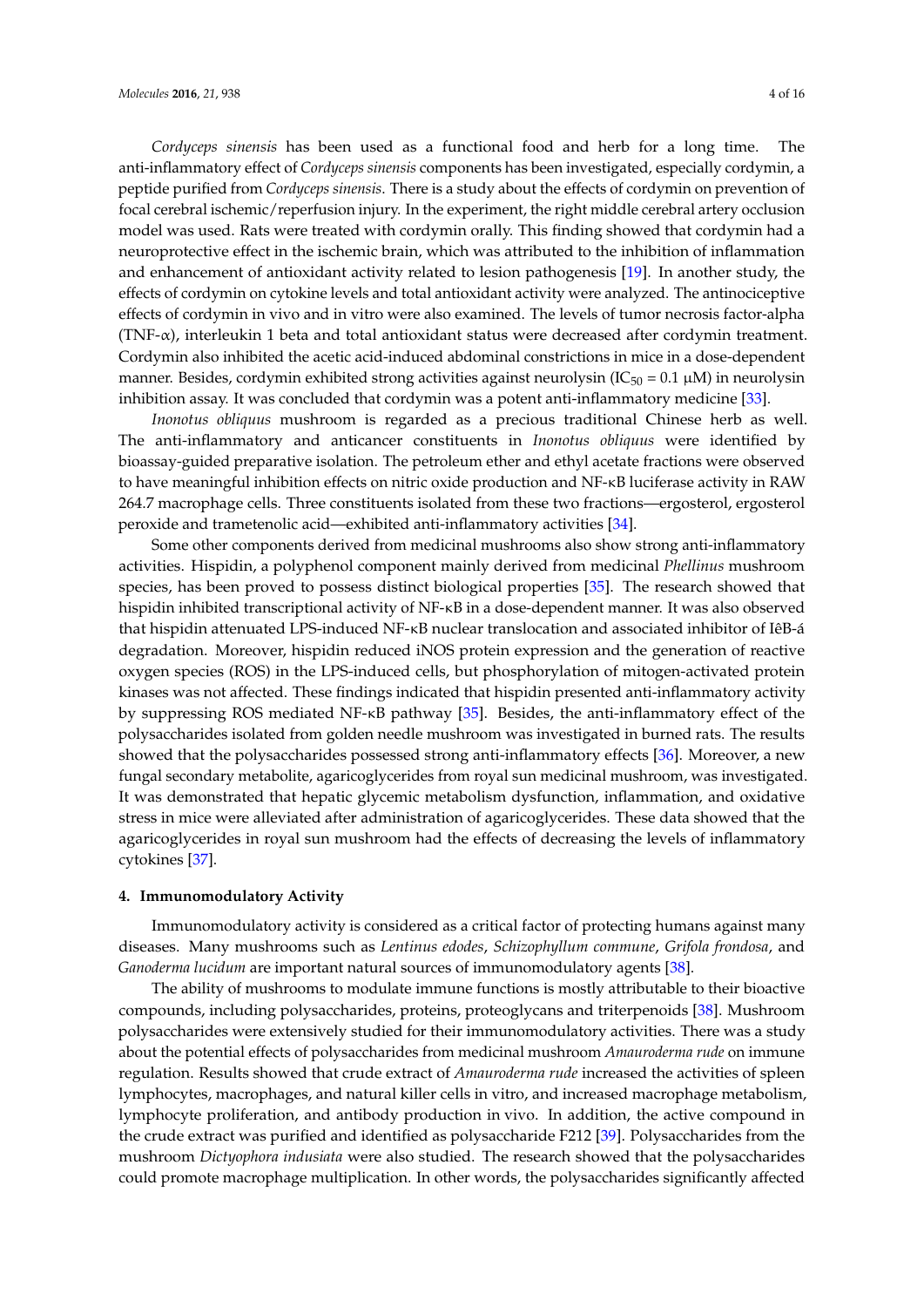immune functions by prompting the production of nitric oxide and cytokines, such as tumor necrosis factor-alpha (TNF- $\alpha$ ), interleukin-1, -6, and -12 [\[40\]](#page-11-17). Proteins from the mushrooms were also studied, because bioactive proteins were regarded as an important group of functional agents in medicinal mushrooms. A new immunomodulatory protein from *Trametes versicolor*, named TVC, was studied. TVC could enhance the proliferation of splenocytes, while it had no stimulatory effects on CD4<sup>+</sup> and CD8<sup>+</sup> T cells in biological activity assays. Furthermore, TVC significantly increased the proliferation of human peripheral blood lymphocytes in a dose-dependent manner and improved the production of both nitric oxide and TNF-α by lipopolysaccharide-induced murine macrophages [\[41\]](#page-11-18). Besides, FIP-fve, isolated from the mushroom *Flammulina velutipes*, is a bioactive protein which was demonstrated to possess several kinds of biological activities, including anti-allergy, anti-tumor and immunomodulation properties [\[42\]](#page-11-19).

Many studies have been carried out on immune function effects of *Ganoderma lucidum*. In a study, a novel polysaccharide (TB3-2-2) was successfully isolated and purified from *Ganoderma lucidum*. TB3-2-2 significantly increased the proliferation of mouse spleen lymphocytes and the expression levels of interleukin-6. It was demonstrated that the polysaccharide in *Ganoderma lucidum* mushroom might have the immune regulation potential [\[43\]](#page-12-0). LZ-B-1, a water-soluble peptidoglycan was also purified from the fruiting bodies of *Ganoderma lucidum*. In vitro experiments showed that LZ-B-1 promoted proliferation of mouse spleen lymphocytes (MSLs) with an optimum concentration of 200  $\mu$ g/mL. Generally, the higher the mouse spleen cell proliferation rate, the stronger the immunomodulatory activity, therefore the peptidoglycan LZ-B-1 had immunomodulatory effect [\[44\]](#page-12-1). There was also a study about the immunomodulatory effects of a diet supplemented with *Ganoderma lucidum* mycelium. Over 14 weeks, mice from the test group were fed with two concentrations of *Ganoderma lucidum* mycelium, at 85% or 50%, labeled G85 and G50 diets. In contrast, mice from the control group received a regular diet. *Ganoderma lucidum*-supplemented diets significantly altered the immune system of the mice  $(p < 0.05)$ , and the G50 diets were more effective than the G85 diets. These results indicated that *Ganoderma lucidum* had immunomodulatory activity [\[45\]](#page-12-2).

#### **5. Anticancer Activity**

Cancer is a leading cause of death around the world. Recently, the need for more effective and safe treatments for chemoprevention of human cancer has increased. Some natural products, such as fruits and medicinal plants, have shown antiproliferative activities [\[46](#page-12-3)[–48\]](#page-12-4). Numerous studies have demonstrated that mushrooms show significant inhibitory activity against breast cancer, hepatocellular carcinoma, uterine cervix cancer, pancreatic cancer, gastric cancer and acute leukemia. In addition, antitumor compounds have been identified in various mushrooms species [\[49\]](#page-12-5).

Because breast cancer is the major cause of death among women, there are many studies about mushrooms' activities against breast cancer. Three triterpenoids (2,3,6,23-tetrahydroxy-urs-12-en-28-oic acid, 2,3,23-trihydroxy-urs-12-en-28-oic acid and lupeol) were isolated from the mushroom *Pleurotus eryngii*. The study indicated that the three triterpenes possessed significant inhibitory activity against breast cancer MCF-7 cell lines in vitro, with the greatest activity exhibited by 2,3,6,23-tetrahydroxy-urs-12-en-28-oic acid [\[50\]](#page-12-6). Besides, a carboxymethylated P-glucan (CMPTR) from the mushroom sclerotia of *Pleurotus tuberregium* was studied using human breast carcinoma MCF-7 cells in vitro. CMPTR induced anti-proliferative activity dose-dependently, with an  $IC_{50}$  of 204  $\mu$ g/mL, and inhibited the cell proliferation of MCF-7 by arresting the  $G_1$  phase of its cell cycle. In addition, the CMPTR-treated MCF-7 cancer cells were associated with decreased expression of anti-apoptotic Bcl-2 protein and increased expression of Bax/Bcl-2 ratio. The research indicated that carboxymethylated P-glucan could inhibit the proliferation of breast cancer MCF-7 by cell-cycle arrest and apoptosis induction [\[51\]](#page-12-7). In another study, both ergosterol peroxide and 9,11-dehydroergosterol peroxide isolated from *Ganoderma lucidum* also exhibited inhibitory effects on human breast adenocarcinoma MCF-7 cells by inducing cell apoptosis [\[52\]](#page-12-8). Furthermore, evidences from a meta-analysis of observational studies demonstrated that mushroom intake might be inversely associated with risk of breast cancer [\[53\]](#page-12-9).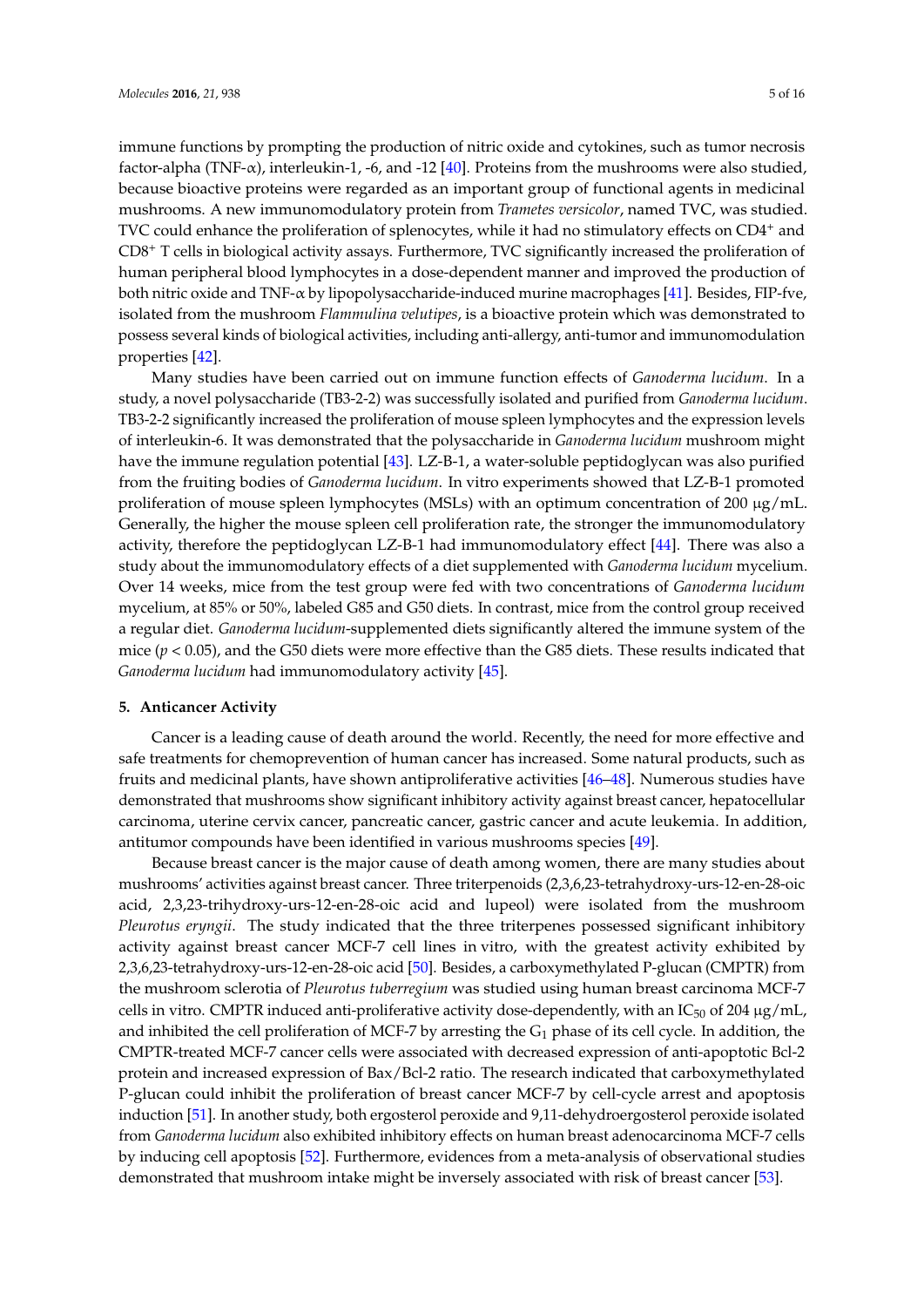Mushrooms have become a focus of interest in the treatment of hepatocellular carcinoma (HCC). A study showed that polysaccharides purified from the mushroom *Trametes robiniophila* (huaier) not only meaningfully inhibited the proliferation of SMMC-7721 cells in vitro, but also suppressed the HCC tumor growth and metastatic nodules to the lung in SMMC-7221-bearing mice by oral administration [\[54\]](#page-12-10). Concomitantly, immune histochemistry analysis of tumor tissues indicated that polysaccharides administration at three doses significantly inhibited the cancer cell proliferation in vivo. Taken together, this study showed that these polysaccharides might be a promising chemopreventive agent for the tumorigenesis and metastasis of HCC [\[54\]](#page-12-10). Besides, recent studies have demonstrated that the *Coriolus versicolor* (turkey tail) polysaccharides (CVPs) could inhibit the proliferation of cancer cells in vitro and in vivo, and different purity levels of CVPs had different effects on various cancer cells. The cytotoxic activity of the CVPs was investigated in vitro on a human hepatoma cancer (QGY) cell line by using the MTT assay. The cell cycle and cell apoptosis of QGY cells were examined by flow cytometry. The results showed that the CVPs inhibited the proliferation of human hepatoma cancer in low concentration (<20 mg/L) with an  $IC_{50}$  of 4.25 mg/L, and a significant decrease in the expression of the cell cycle-related genes (*p*53, Bc1-2, and Fas) in these cells was observed. Therefore, the CVPs isolated from turkey tail mushroom could be a potential candidate to ameliorate toxic effects in cancer therapy [\[55\]](#page-12-11). In addition, some experiments have demonstrated that suillin from the mushroom *Suillus placidus* might be an effective agent to treat liver cancer by inducing apoptosis in human hepatoma HepG2 cells [\[56\]](#page-12-12).

Moreover, specific popular mushrooms had significant effects on other cancers. *Cordyceps sinensis* is an extensively used medicinal mushroom in China. The effect of fermented *Cordyceps sinensis*, rich in selenium (Se-CS), on uterine cervical cancer in mice was studied. The methylcholanthrene (MCA)-induced group showed 85.7% tumor incidence, and the animals showed 40% tumor incidence (*p* < 0.05) after administrating the mice with Se-CS. This finding indicated that Se-CS could be a potential treatment for uterine cervical cancer [\[57\]](#page-12-13). Another valuable medicinal mushroom *Ganoderma lucidum* was studied using the tumorigenic transformable human urothelial cell (HUC-PC) model. The data showed that *Ganoderma lucidum* could inhibit the viability and the growth of HUC-PC in vitro by induction of apoptosis and suppression of telomerase activity. Therefore, *Ganoderma lucidum* was identified as a potential source of chemopreventive agents for bladder cancer [\[58\]](#page-12-14). Mushrooms could also be antitumor agents of acute leukemia and gastric cancer [\[59](#page-12-15)[,60\]](#page-12-16).

The potential for inhibiting tumor growth of thirteen mushrooms was screened, and the study showed that the water extract of *Amauroderma rude* exerted the highest anticancer activity, decreasing tumor weight by about 50% and 70% as well as tumor volume 40% and 75% at low and high dosages, respectively [\[39\]](#page-11-16). In addition the compound ergosterol was purified from *Amauroderma rude*. In in vivo research, the survival times of normal mice injected with the aggressive murine cancer cell line B16 were prolonged by treatment with ergosterol, indicating that ergosterol might be the leading anticancer substance in *Amauroderma rude* [\[61\]](#page-13-0). *Cordyceps taii*, an entomogenous fungus native to south China, is a common medicine with a variety of pharmacological activities, including anticancer effects. The cytotoxic activities of chloroform extract of *Cordyceps taii* (CFCT) against human lung cancer (A549) and gastric cancer (SGC-7901) cells in vitro were examined by a sulforhodamine B (SRB) assay. Kunming mice- bearing sarcoma 180 and C57BL/6 mice bearing melanoma B16F10 were employed to study its antitumor and anti-metastatic activities. The results showed that CFCT exhibited dose-and time-dependent cytotoxicity against A549 and SGC-7901 cells, and could significantly inhibit the tumor growth in vivo and prolong the survival time in two different models compared with the model group [\[62\]](#page-13-1). The mushroom *Inonotus obliquus* has been traditionally used as a folk remedy for the treatment of cancers [\[63\]](#page-13-2). It was found that petroleum ether and ethyl acetate fractions of *Inonotus obliquus* had cytotoxicity against human prostate carcinoma cell PC3 and breast carcinoma cells MDA-MB-231 [\[34\]](#page-11-11). The anticancer mechanism of *Inonotus obliquus* was investigated. Several components isolated from *Inonotus obliquus* arrested cancer cells in the  $G_0/G_1$  phase and then induced cell apoptosis or differentiation, while several components directly participated in the cell apoptosis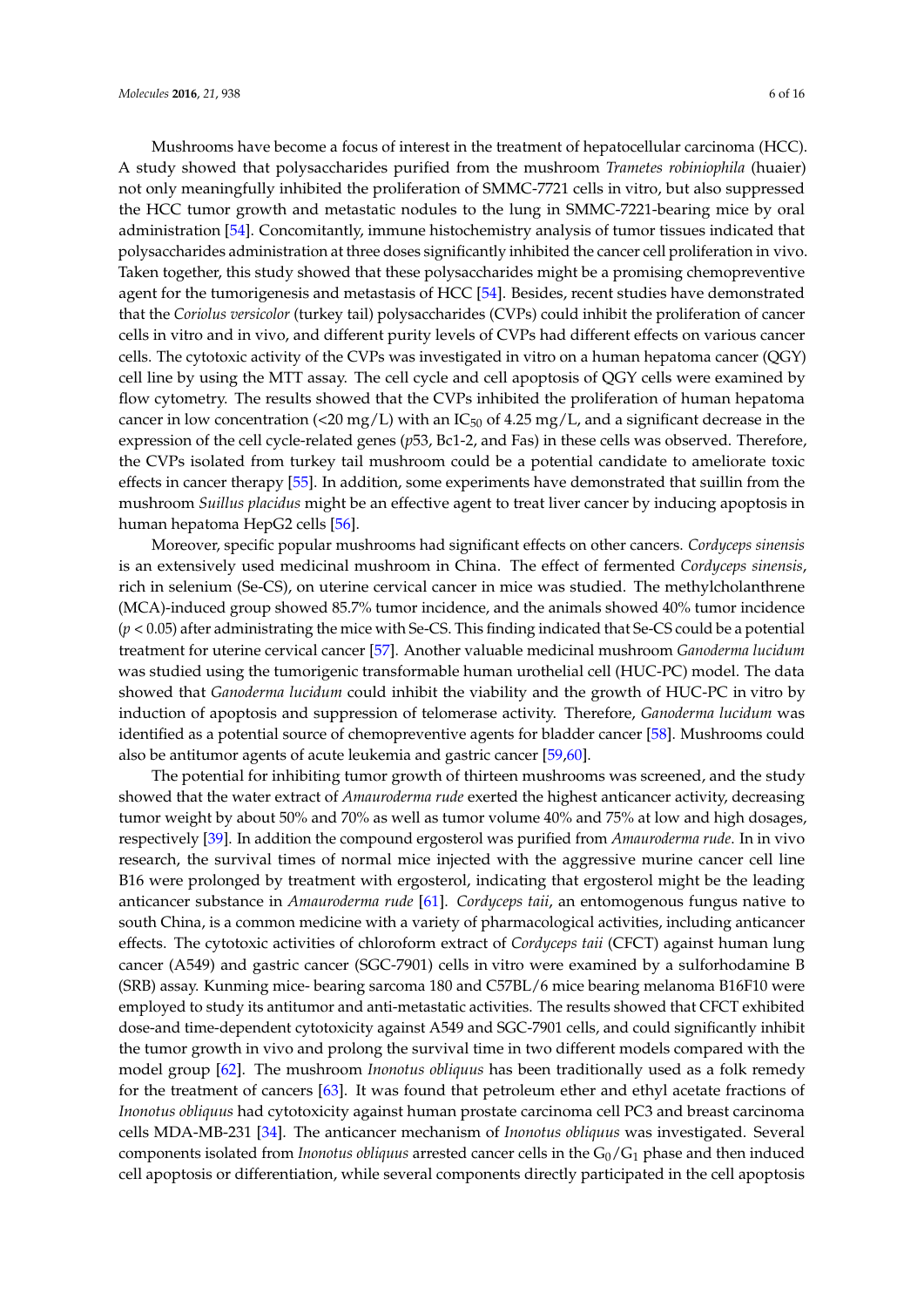pathway. In addition, polysaccharides from *Inonotus obliquus* could indirectly be involved in anticancer processes mainly via stimulating the immune system. Besides, the antioxidants of *Inonotus obliquus* extracts could inhibit generation of cancer cells [\[64\]](#page-13-3). In Taiwan, *Antrodia cinnamomea* is a valuable medicinal mushroom popularly used in adjuvant cancer therapies, and its major bioactive compounds were ergostanes, lanostanes and triterpenoids [\[65\]](#page-13-4).

Investigators have found many novel substances derived from valuable mushrooms, and their anticancer effects were studied. A new hemagglutinin was isolated from mushroom *Boletus speciosus*. In in vitro research, the hemagglutinin showed antiproliferative activity towards hepatoma Hep G2 cells and mouse lymphocytic leukemia cells (L1210) [\[66\]](#page-13-5). Besides, a compound, named jiangxienone, was extracted from the traditional Chinese medicinal mushroom *Cordyceps jiangxiensis*. This study indicated that jiangxienone exhibited potent cytotoxic effects against human gastric adenocarcinoma SGC-7901 cells and human lung carcinoma A549 cells [\[67\]](#page-13-6). Finally, the anticancer activities of some mushrooms not mentioned above are given in Table [2.](#page-6-0)

<span id="page-6-0"></span>

| <b>Mushrooms</b>             | <b>Bioactive Compound(s)</b>                                                                                                    | <b>Effects</b>                                                                                       | <b>References</b> |
|------------------------------|---------------------------------------------------------------------------------------------------------------------------------|------------------------------------------------------------------------------------------------------|-------------------|
| Taiwanofungus<br>camphoratus | 5-(Hydroxymethyl) furan-2-carbaldehyde,<br>3-isobutyl-1-methoxy-4-(4'-(3-methylbut-2-<br>enyloxy) phenyl)-1H-pyrrole-2, 5-dione | Inhibition of the proliferation of<br>K562 and HepG2 tumor cells                                     | [68]              |
| Tricholoma terreum           | Four meroterpenoids, terreumols A-D                                                                                             | Cytotoxicities against five human<br>cancer cell lines                                               | [69]              |
| Agrocybe aegerita            | Lectin                                                                                                                          | Inhibition of human and mouse<br>tumor cells via inducing apoptosis                                  | [70]              |
| Albatrellus confluens        | Grifolin                                                                                                                        | Inhibition of the growth of tumor<br>cells by inducing of apoptosis and<br>causing cell-cycle arrest | [71, 72]          |
| Pleurotus eryngii            | Polysaccharides                                                                                                                 | Inhibition of tumor growth and<br>increased relative thymus and<br>spleen indices                    | [73]              |
| Tuber indicum                | Ribonuclease                                                                                                                    | Inhibition of the proliferation of<br>hepatoma (HepG2) and human<br>breast cancer cell lines (MCF7)  | [74]              |
| Pleurotus abalonus           | Polysaccharide-peptide complex LB-1b                                                                                            | Inhibition of the proliferation of<br>hepatoma HepG2 cells and breast<br>cancer MCF7 cells           | $\left[28\right]$ |

#### **6. Antimicrobial Effects**

Over the past century, numerous synthetic antimicrobial agents have been discovered and developed, but drug resistance and toxicity are still the major hindrances to gaining achieving therapeutic effects [\[75\]](#page-13-14). Therefore, it is necessary to seek safe and useful agents for infectious diseases. Herbal medicine ingredients, such as mushrooms, are considered a reliable resource in this context. Various mushrooms have demonstrated potential antibacterial, antifungal and antiviral activities.

In one study, the antimicrobial effects of crude extract of the culinary-medicinal mushroom *Auricularia auricular-judae* were tested against some bacteria and fungi. It was observed that the extract showed antibacterial effects towards *Escherichia coli* and *Staphylococcus aureus*, but no effects on other species. The diameters of antimicrobial inhibition zones for the two species were  $5.55 + 0.182$  and 9.84 ˘ 0.076 mm, respectively. This research indicated that crude extract of *Auricularia auricular-judae* had a great potential as an antimicrobial [\[76\]](#page-13-15). In another study, a water-soluble polysaccharide named PL, isolated and purified from a spent mushroom substrate, was studied for the antibacterial activity against *Escherichia coli*, *Staphylococcus aureus* and *Sarcina lutea*, and the minimal inhibitory concentrations (MICs) were established. The polysaccharide, which contained two fractions (PL1 and PL2), showed the strongest antibacterial activity against *Escherichia coli*, while it showed the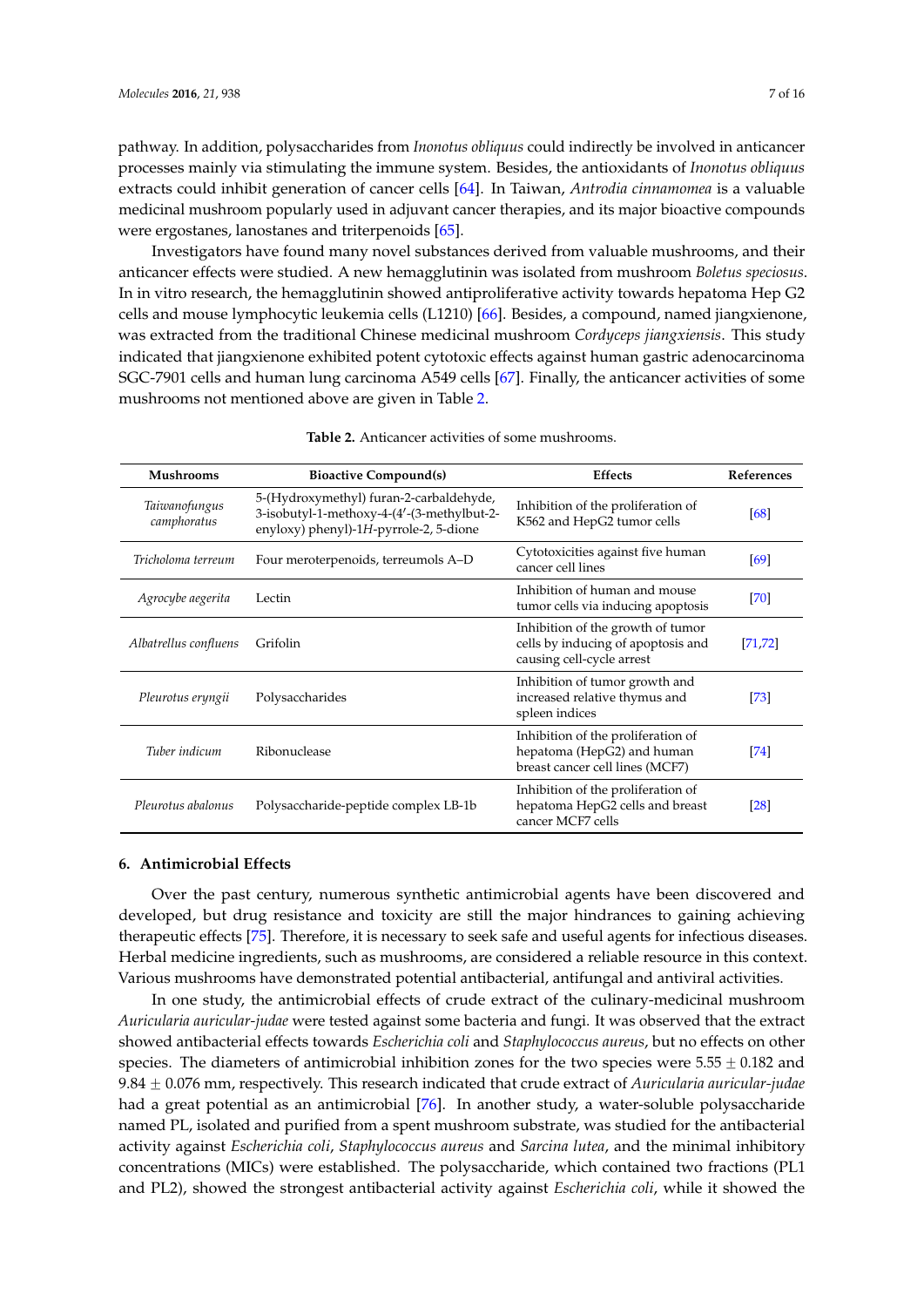weakest activity against *Sarcina lutea*, with MICs of 12.5, 25 and 100 µg/mL for *Escherichia coli*, *Staphylococcus aureus* and *Sarcina lutea*, respectively [\[77\]](#page-13-16). In addition, a novel antibacterial protein, with a molecular mass of 44 kDa, has been isolated from dried fruiting bodies of the wild mushroom *Clitocybe sinopica*. It has been shown that the protein was composed of two subunits, each with a molecular mass of 22 kDa, by sodium dodecyl sulfate/polyacrylamide gel electrophoresis. The results indicated that the protein possessed potent antibacterial activities against *Agrobacterium rhizogenes*, *A. tumefaciens*, *A. vitis*, *Xanthomonas oryzae* and *X. malvacearum* and the minimum inhibitory concentrations were mostly below  $0.6 \mu M$ , while the protein showed no antibacterial effects against *Pseudomonas batatae*, *Erwinia herbicola*, *Escherichia coli*, and *Staphylococcus aureus*, and no antifungal activities against *Setosphaeria turcica*, *Fusarium oxysporum*, *Verticillium dahliae*, *Bipolaris maydis*, or *B. sativum* [\[78\]](#page-13-17).

*Ganoderma lucidum* was used to treat chronic infectious diseases, such as chronic hepatitis and bronchitis in Asia [\[79\]](#page-14-0). In vitro and in vivo preclinical experiments indicated that *Ganoderma lucidum* possessed a broad spectrum of antibacterial and antiviral activities. Besides, in vitro or in animal models, polysaccharides or triterpenoids from *Ganoderma lucidum* exhibited activities against *Herpes simplex* virus, hepatitis B virus, HIV, and Epstein-Barr virus. Moreover, *Ganoderma lucidum* also contained antibacterial components inhibiting Gram-positive and/or Gram-negative bacteria. Serum HBV DNA and hepatitis B e antigen (HbeAg) levels of hepatitis B patients were significantly decreased after treatment with *G. lucidum* polysaccharides at 5400 mg/day for 12 weeks in a double-blind, randomized, placebo-controlled clinical study [\[80\]](#page-14-1). A 15 kDa antifungal protein, named ganodermin, was isolated from the medical mushroom *Ganoderma lucidum*. It was observed that ganodermin inhibited the mycelial growth of *Botrytis cinerea*, *Fusarium oxysporum* and *Physalospora piricola*, with an IC<sub>50</sub> value of 15.2  $\mu$ M, 12.4  $\mu$ M and 18.1  $\mu$ M, respectively [\[80\]](#page-14-1).

In addition to the fruiting bodies, mushrooms mycelia could be used as functional foods and nutraceutical sources [\[81\]](#page-14-2). Two new benzoate derivatives and three new sesquiterpenoids were isolated from the mycelia of *Stereum hirsutum*. The benzoate derivatives showed antimicrobial activities against methicillin-resistant *Staphylococcus aureus*, with MIC values of 25.0 µg/mL. The research supported the notion that mycelia of *Stereum hirsutum* could be a functional food [\[82\]](#page-14-3). In addition, a study about the effect of dietary supplementation with white mushrooms on host resistance to influenza infections proved thus was not adequate to confer a protective effect against influenza infections [\[82\]](#page-14-3). The antimicrobial activities of some mushrooms not mentioned above are shown in Table [3.](#page-7-0)

<span id="page-7-0"></span>

| <b>Mushrooms</b>     | Microorganisms                                                                                                                       | <b>References</b> |
|----------------------|--------------------------------------------------------------------------------------------------------------------------------------|-------------------|
| Agaricus bisporus    | Neurospora sitophila, phytopathogenic fungi                                                                                          | [83]              |
| Lenzites betulina    | Staphylococcus aureus, Escherichia coli, Bacillus subtilis, Fusarium graminearum, Gibberella<br>zeae and Cercosporella albo-maculans | [84]              |
| Agrocybe cylindracea | Several fungal species                                                                                                               | [85]              |
| Tricholoma giganteum | Fusarium oxysporum, Mycosphaerella arachidicola and Physalospora piricola                                                            | [86]              |
| Hericium erinaceus   | Helicobacter pylori                                                                                                                  | [87]              |
| Clitocybe sinopica   | Agrobacterium rhizogenes, A. tumefaciens, A. vitis, Xanthomonas oryzae and X. malvacearum                                            | [78]              |
| Pleurotus ostreatus  | Fusaerium oxysporum, Mycosphaerella arachidicola and Physalospora piricola                                                           | [88]              |

**Table 3.** Antimicrobial activities of some mushrooms.

#### **7. Other Bioactivities of Mushrooms**

In addition to the abovementioned bioactivities, mushrooms exhibit several other beneficial effects, such as hepatoprotective, antidiabetic, anti-hypercholesterolemia, and antihypertensive activities [\[89\]](#page-14-10).

The protective effects of mushrooms on the liver were investigated widely. *Ganoderma lucidum* is an extensively used mushroom for the treatment of hepatopathy of various etiologies. In a study investigating the hepatoprotective activity of *Ganoderma lucidum* it was demonstrated that its extracts, which mainly contain polysaccharides or triterpenoids, protected the liver against injury caused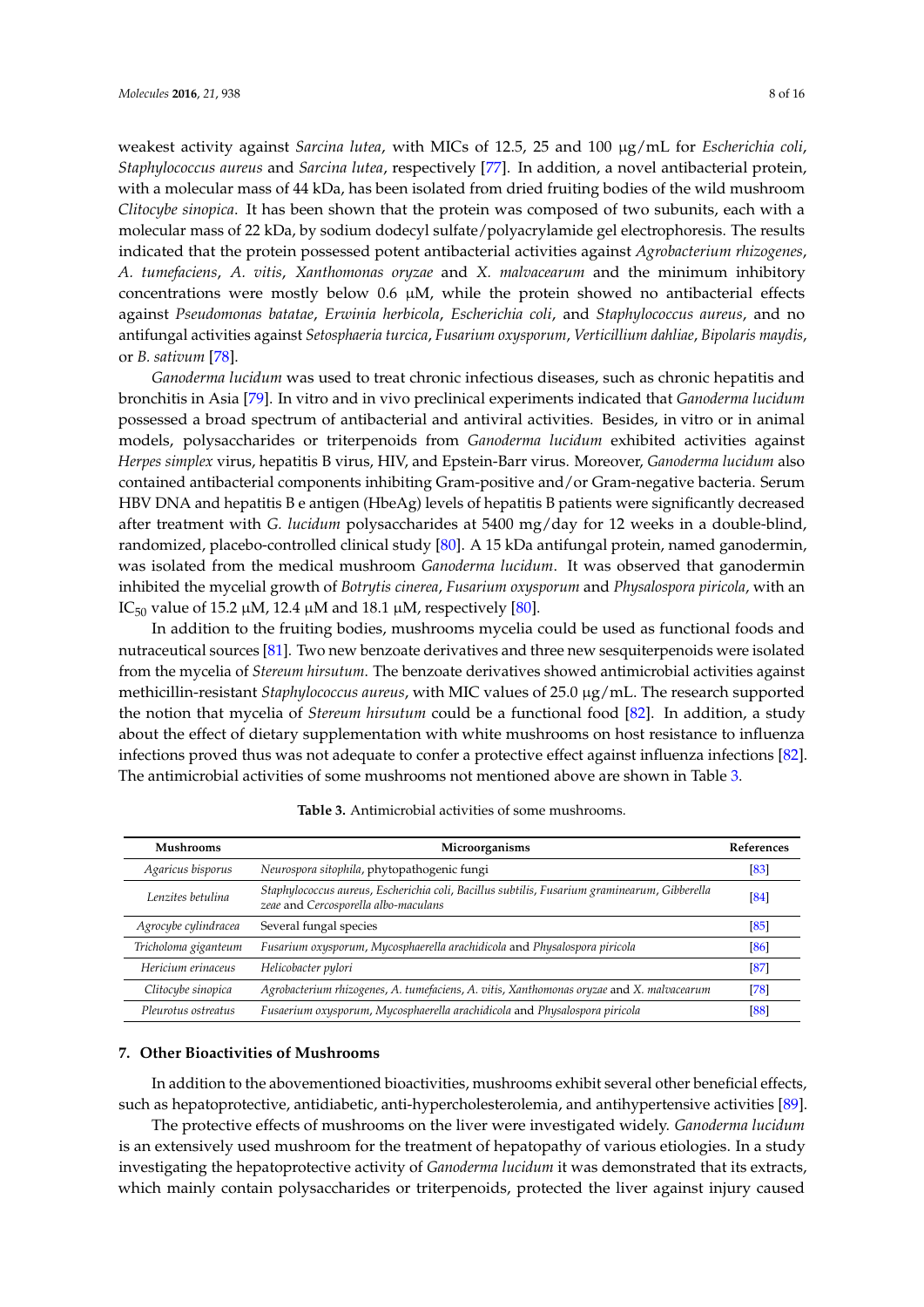by exposure to toxic chemicals (e.g., CCl4) or bacillus Calmette-Guerin plus lipopolysaccharide in preclinical studies. In addition, a randomized placebo-controlled clinical trial showed that hepatitis B e antigen (HbeAg) and HBV DNA levels in 25% patients were decreased significantly after treatment with *Ganoderma lucidum* polysaccharides for 12 weeks [\[79\]](#page-14-0). In another study, the hepatoprotective effects of *Ganoderma lucidum* aqueous extracts (GLE) were evaluated on liver injury induced by  $\alpha$ -amanitin in mice. Compared with the  $\alpha$ -amanitin control group, treatment with GLE significantly decreased serum ALT and AST levels, obviously increased SOD and CAT activities, and decreased MDA content in liver [\[90\]](#page-14-11). Besides, ganodermanondiol, a bioactive compound isolated from *Ganoderma lucidum*, was examined for the protective effects against *tert*-butyl hydroperoxide (*t*-BHP)-induced hepatotoxicity. The results demonstrated that ganodermanondiol exhibited potent cytoprotective effects on *t*-BHP-induced hepatotoxicity in human liver-derived HepG2 cells [\[91\]](#page-14-12). Except for *Ganoderma lucidum*, there are some other medicinal mushrooms possessing hepatoprotective effects. Polysaccharides from the mushroom *Russula vinosa* protect the liver from CCl4-induced hepatic damage via antioxidant mechanisms [\[92\]](#page-14-13). The mushroom *Antrodia camphorate* has anti-hepatic fibrosis activities in vitro [\[93\]](#page-14-14). Hepatoprotective activities, including anti-hepatitis, anti-hepatocarcinoma and anti-alcoholism, of mushroom *Antrodia cinnamomea* have been demonstrated both in vitro and in vivo [\[94\]](#page-14-15). In addition, consumption of mushroom *Phellinus linteus* could prevent tacrine-induced hepatotoxicity [\[95\]](#page-14-16).

Type 2 diabetes mellitus, a disease with impaired glucose, protein and lipid metabolism, low-grade chronic inflammation, and immune dysfunction, is a global public health crisis [\[96\]](#page-14-17). Therefore, the anti-diabetic effects of mushrooms have been studied extensively. In one study, the effects of the mushroom *Pleurotus eryngii* on glycemic metabolism were examined in alloxan-induced hyperglycemic mice. Blood glucose and HbA1c were significantly decreased in the hyperglycemic mice (*p* < 0.05 and *p* < 0.01, respectively) after *Pleurotus eryngii* extract (100 and 200 mg/kg) oral administration to the mice over 5 weeks, while the level of insulin secretion was markedly elevated  $(p < 0.05)$ . Besides, *Pleurotus eryngii* extracts treatment enhanced the body weight and significantly improved the concentration of hepatic glycogen in hyperglycemic mice (*p* < 0.05). The result suggested that mushroom *Pleurotus eryngii* possessed effects on glycemic metabolism by increasing glycogen and insulin concentrations as well as recovering injured β-cells and reducing free radical damage [\[97\]](#page-14-18). In another study, the antihyperglycemic effects of polysaccharides extracted from the medicinal mushroom *Inonotus obliquus* were also examined in alloxan-induced diabetic mice. Treatment with polysaccharide extracts (150 and 300 mg/kg body weight) resulted in a significant decrease in blood glucose levels, with percentage reductions of 16.64% and 20.09% at the 7th day, and 29.71% and 36.36% at the 21st day, respectively. Furthermore, serum contents of free fatty acids, total cholesterol, triglycerides, and low-density lipoprotein cholesterol were decreased significantly, whereas high-density lipoprotein cholesterol, insulin levels, and hepatic glycogen contents in the liver of diabetic mice were increased effectively. Concomitantly, a histological morphology examination revealed that the polysaccharides restored the damage of pancreatic tissues in mice with diabetes mellitus. These results showed that *Inonotus obliquus* exhibited antihyperglycemic, antilipidperoxidative, and antioxidant effects in alloxan-induced diabetic mice [\[98\]](#page-15-0). In another study, a polysaccharide-protein complex isolated from abalone mushroom *Pleurotus abalonus* showed antihyperglycaemic effects in alloxan-induced diabetic mice. This biomolecule protected the pancreas injured by oxidative stress, via elevating pancreatic insulin expression and lowering circulating glucose levels [\[99\]](#page-15-1). In addition, polysaccharides of oyster mushroom could be used as a dietary supplement for treatment of diabetics [\[100\]](#page-15-2).

It was demonstrated that several medicinal mushrooms exhibited hypocholesterolemic effects. The effects of *Kluyveromyces marxianus* M3 isolated from Tibetan mushrooms on diet-induced hypercholesterolemia rats were investigated. Hyperlipidemic rats were treated with *K. marxianus* + HCD via oral gavage for 28 days. The results showed that levels of cholesterol, triglyceride, low-density lipoprotein cholesterol (LDL-C) in serum and liver and atherogenic index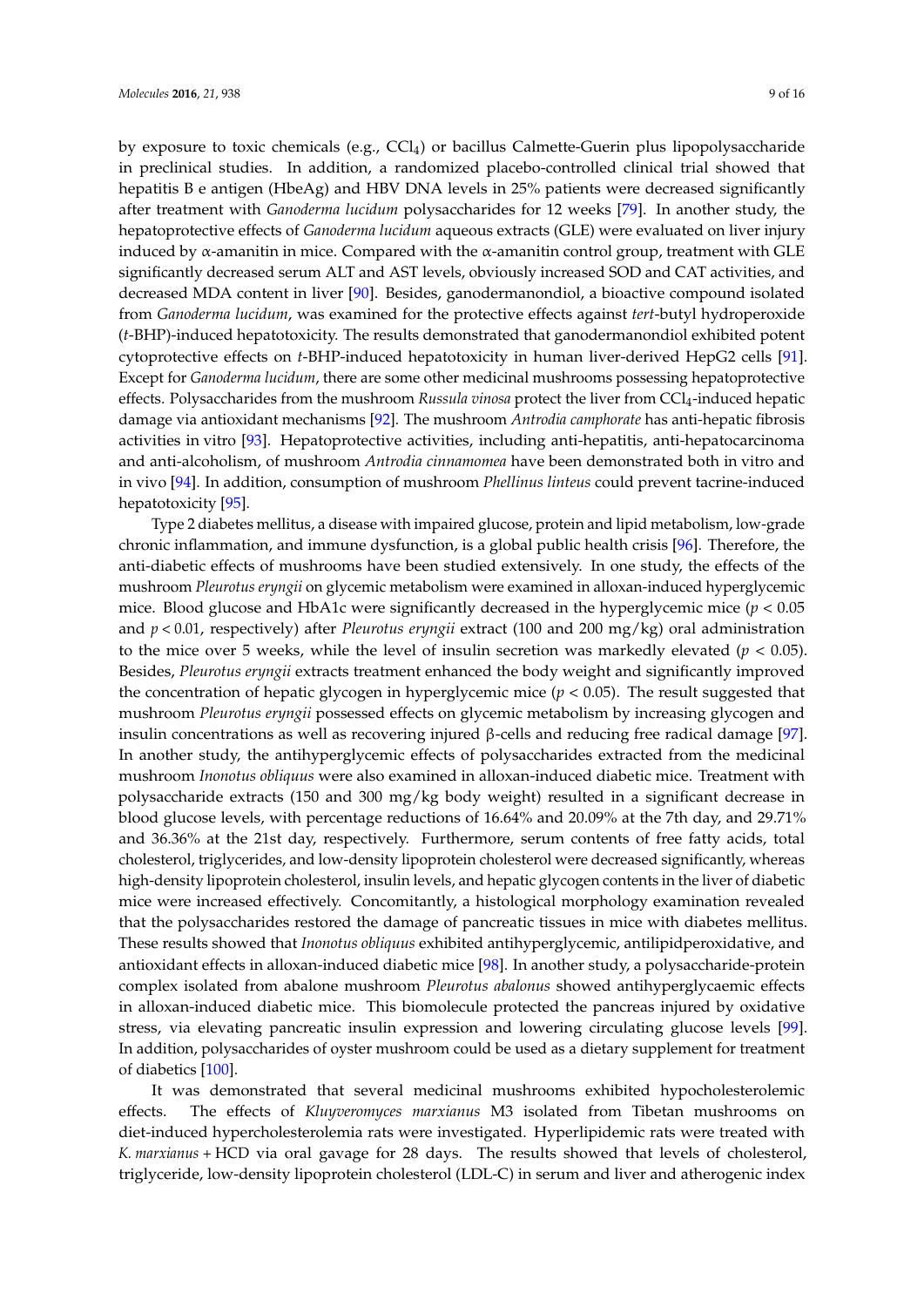were meaningfully reduced  $(p < 0.01)$ , and the high-density lipoprotein cholesterol (HDL-C) levels and anti-atherogenic index were significantly improved (*p* < 0.01) in rats. Furthermore, treatment of *K. marxianus* also decreased the build-up of lipid droplets in the liver and exhibited normal hepatocytes, which suggested a protective effect of Tibetan mushrooms in hyperlipidemic rats [\[101\]](#page-15-3). Besides, polysaccharides extracted from mushroom *Phellinus linteus* could significantly reduce the serum triglyceride, the blood cholesterol and serum LDL levels, and could increase HDL levels of the hyperlipemia mice. Thus, polysaccharides from *Phellinus linteus* have potential in the development of anti-hyperlipermia drugs [\[102\]](#page-15-4).

Additionally, the water extract of the edible wild mushroom *Leucopaxillus tricolor* exhibited a clear antihypertensive effect on spontaneously hypertensive rats [\[103\]](#page-15-5). Besides, both *Cordyceps sinensis* and *Ganoderma lucidum* mushrooms show antinociceptive activity. Cordymin, a peptide purified from the mushroom *Cordyceps sinensis*, significantly inhibited the reaction time to thermal stimuli at 30, 60 and 90 min in the hot-plate test [\[33\]](#page-11-10). The agaricoglycerides extracted from mycelium of mushroom *Ganoderma lucidum* inhibited acetic acid-induced abdominal constrictions in mice in a dose-dependent manner  $(p < 0.5)$ , inhibiting both phases of responses to the formalin test  $(p < 0.5)$ , inhibiting the reaction time to thermal stimuli at 30, 60, and 90 min in the hot-plate test and showed strong activities against neurolysin  $(IC_{50} = 100 \text{ nM})$  in the neurolysin inhibition assay [\[104\]](#page-15-6). These results indicated agaricoglycerides extracted from *Ganoderma lucidum* mushroom might have potential applications as an analgesic medicine for human. Furthermore, it was observed that *Agaricus brasiliensis* presented anxiolytic effects on ischemia-induced anxiety rats [\[105\]](#page-15-7). In addition, there were several components showing inhibitory activities toward HIV-1 reverse transcriptase, including three laccases from *Pleurotus cornucopiae*, *Lentinus edodes* and *Ganoderma lucidum* [\[106–](#page-15-8)[108\]](#page-15-9), four lectins from *Hericium erinaceum*, *Russula delica*, *Pleurotus citrinopileatus* and *Stropharia rugosoannulata* [\[109–](#page-15-10)[112\]](#page-15-11), respectively.

#### **8. Conclusions**

Various mushrooms have been proved to possess numerous bioactivities, such as antioxidant, anti-inflammatory, immunomodulatory, anticancer, anti-diabetic, hepatoprotective, and antimicrobial activities. Therefore, numerous mushroom species have the potential to be developed into functional foods for the prevention and treatment of several chronic diseases, such as cancer, diabetes mellitus, hyperlipidemia, and hypertension. So far, popular mushrooms were evaluated extensively, but uncommon mushrooms were studied less frequently. Thus, the role of a large variety of mushrooms, especially unknown types, in human health is still a largely unexplored area of research. In the future, the bioactivities of some underutilized mushrooms should be evaluated comprehensively, and more bioactive compounds should be isolated and identified. A special attention should be paid to the mechanisms of action of the active components. Furthermore, some mushrooms possessing various health benefits should be developed into functional foods or medicines for prevention and treatment of several chronic diseases.

**Acknowledgments:** This work was supported by the National Natural Science Foundation of China (No. 81372976), Key Project of Guangdong Provincial Science and Technology Program (No. 2014B020205002), and the Hundred-Talents Scheme of Sun Yat-Sen University.

**Author Contributions:** Jiao-Jiao Zhang, Sha Li and Hua-Bin Li conceived this paper; Jiao-Jiao Zhang, Ya Li, Tong Zhou, Dong-Ping Xu and Pei Zhang wrote this paper; and Sha Li and Hua-Bin Li revised the paper.

**Conflicts of Interest:** The authors declare no conflict of interest.

#### **References**

<span id="page-9-0"></span>1. Wang, X.M.; Zhang, J.; Wu, L.H.; Zhao, Y.L.; Li, T.; Li, J.Q.; Wang, Y.Z.; Liu, H.G. A mini-review of chemical composition and nutritional value of edible wild-grown mushroom from China. *Food Chem.* **2014**, *151*, 279–285. [\[CrossRef\]](http://dx.doi.org/10.1016/j.foodchem.2013.11.062) [\[PubMed\]](http://www.ncbi.nlm.nih.gov/pubmed/24423533)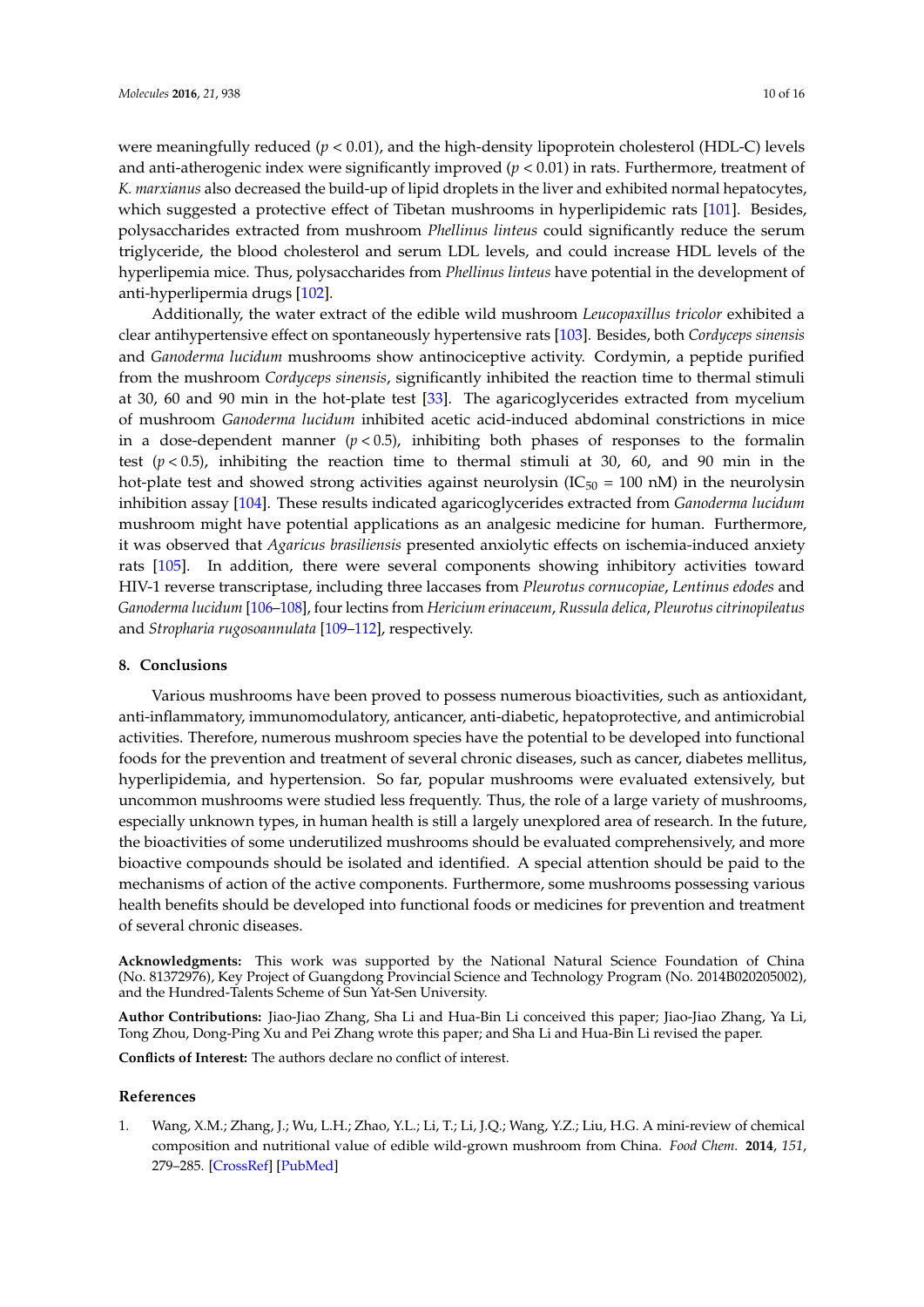- <span id="page-10-0"></span>2. Kozarski, M.; Klaus, A.; Jakovljevic, D.; Todorovic, N.; Vunduk, J.; Petrovic, P.; Niksic, M.; Vrvic, M.M.; van Griensven, L. Antioxidants of edible mushrooms. *Molecules* **2015**, *20*, 19489–19525. [\[CrossRef\]](http://dx.doi.org/10.3390/molecules201019489) [\[PubMed\]](http://www.ncbi.nlm.nih.gov/pubmed/26516828)
- <span id="page-10-1"></span>3. Halpern, G.M. Medicinal mushrooms. *Prog. Nutr.* **2010**, *12*, 29–36.
- <span id="page-10-2"></span>4. Fan, L.F.; Pan, H.J.; Soccol, A.T.; Pandey, A.; Soccol, C.R. Advances in mushroom research in the last decade. *Food Technol. Biotechnol.* **2006**, *44*, 303–311.
- <span id="page-10-3"></span>5. Deng, G.F.; Lin, X.; Xu, X.R.; Gao, L.; Xie, J.F.; Li, H.B. Antioxidant capacities and total phenolic contents of 56 vegetables. *J. Funct. Foods* **2013**, *5*, 260–266. [\[CrossRef\]](http://dx.doi.org/10.1016/j.jff.2012.10.015)
- 6. Fu, L.; Xu, B.T.; Xu, X.R.; Gan, R.Y.; Zhang, Y.; Xia, E.Q.; Li, H.B. Antioxidant capacities and total phenolic contents of 62 fruits. *Food Chem.* **2011**, *129*, 345–350. [\[CrossRef\]](http://dx.doi.org/10.1016/j.foodchem.2011.04.079)
- 7. Deng, G.F.; Xu, X.R.; Guo, Y.J.; Xia, E.Q.; Li, S.; Wu, S.; Chen, F.; Ling, W.H.; Li, H.B. Determination of antioxidant property and their lipophilic and hydrophilic phenolic contents in cereal grains. *J. Funct. Foods* **2012**, *4*, 906–914. [\[CrossRef\]](http://dx.doi.org/10.1016/j.jff.2012.06.008)
- 8. Li, S.; Li, S.K.; Gan, R.Y.; Song, F.L.; Kuang, L.; Li, H.B. Antioxidant capacities and total phenolic contents of infusions from 223 medicinal plants. *Ind. Crops Prod.* **2013**, *51*, 289–298. [\[CrossRef\]](http://dx.doi.org/10.1016/j.indcrop.2013.09.017)
- <span id="page-10-4"></span>9. Guo, Y.J.; Deng, G.F.; Xu, X.R.; Wu, S.; Li, S.; Xia, E.Q.; Li, F.; Chen, F.; Ling, W.H.; Li, H.B. Antioxidant capacities, phenolic compounds and polysaccharide contents of 49 edible macro-fungi. *Food Funct.* **2012**, *3*, 1195–1205. [\[CrossRef\]](http://dx.doi.org/10.1039/c2fo30110e) [\[PubMed\]](http://www.ncbi.nlm.nih.gov/pubmed/22868715)
- <span id="page-10-5"></span>10. Chen, H.X.; Lu, X.M.; Qu, Z.S.; Wang, Z.S.; Zhang, L.P. Glycosidase inhibitory activity and antioxidant properties of a polysaccharide from the mushroom *Inonotus obliquus*. *J. Food Biochem.* **2010**, *34*, 178–191. [\[CrossRef\]](http://dx.doi.org/10.1111/j.1745-4514.2009.00322.x)
- <span id="page-10-6"></span>11. Zhou, L.B.; Chen, B. Bioactivities of water-soluble polysaccharides from Jisongrong mushroom: Anti-breast carcinoma cell and antioxidant potential. *Int. J. Biol. Macromol.* **2011**, *48*, 1–4. [\[CrossRef\]](http://dx.doi.org/10.1016/j.ijbiomac.2010.09.004) [\[PubMed\]](http://www.ncbi.nlm.nih.gov/pubmed/20850472)
- <span id="page-10-7"></span>12. Siu, K.C.; Chen, X.; Wu, J.Y. Constituents actually responsible for the antioxidant activities of crude polysaccharides isolated from mushrooms. *J. Funct. Foods* **2014**, *11*, 548–556. [\[CrossRef\]](http://dx.doi.org/10.1016/j.jff.2014.08.012)
- <span id="page-10-8"></span>13. He, J.Z.; Ru, Q.M.; Dong, D.D.; Sun, P.L. Chemical characteristics and antioxidant properties of crude water soluble polysaccharides from four common edible mushrooms. *Molecules* **2012**, *17*, 4373–4387. [\[CrossRef\]](http://dx.doi.org/10.3390/molecules17044373) [\[PubMed\]](http://www.ncbi.nlm.nih.gov/pubmed/22495548)
- <span id="page-10-9"></span>14. Zhang, N.; Chen, H.X.; Zhang, Y.; Xing, L.S.; Li, S.Q.; Wang, X.M.; Sun, Z. Chemical composition and antioxidant properties of five edible Hymenomycetes mushrooms. *Int. J. Food Sci. Technol.* **2015**, *50*, 465–471. [\[CrossRef\]](http://dx.doi.org/10.1111/ijfs.12642)
- <span id="page-10-10"></span>15. Yan, H.M.; Chang, H. Antioxidant and antitumor activities of selenium- and zinc-enriched oyster mushroom in mice. *Biol. Trace Element Res.* **2012**, *150*, 236–241. [\[CrossRef\]](http://dx.doi.org/10.1007/s12011-012-9454-1) [\[PubMed\]](http://www.ncbi.nlm.nih.gov/pubmed/22639385)
- <span id="page-10-11"></span>16. Du, M.; Zhao, L.; Li, C.R.; Zhao, G.H.; Hu, X.S. Purification and characterization of a novel fungi Se-containing protein from Se-enriched *Ganoderma lucidum* mushroom and its Se-dependent radical scavenging activity. *Eur. Food Res. Technol.* **2007**, *224*, 659–665. [\[CrossRef\]](http://dx.doi.org/10.1007/s00217-006-0355-4)
- <span id="page-10-12"></span>17. Liu, Y.T.; Sun, J.; Luo, Z.Y.; Rao, S.Q.; Su, Y.J.; Xu, R.R.; Yang, Y.J. Chemical composition of five wild edible mushrooms collected from Southwest China and their antihyperglycemic and antioxidant activity. *Food Chem. Toxicol.* **2012**, *50*, 1238–1244. [\[CrossRef\]](http://dx.doi.org/10.1016/j.fct.2012.01.023) [\[PubMed\]](http://www.ncbi.nlm.nih.gov/pubmed/22300772)
- <span id="page-10-13"></span>18. Dong, C.H.; Yang, T.; Lian, T.T. A comparative study of the antimicrobial, antioxidant, and cytotoxic activities of methanol extracts from fruit bodies and fermented mycelia of caterpillar medicinal mushroom *Cordyceps militaris* (Ascomycetes). *Int. J. Med. Mushrooms* **2014**, *16*, 485–495. [\[CrossRef\]](http://dx.doi.org/10.1615/IntJMedMushrooms.v16.i5.70) [\[PubMed\]](http://www.ncbi.nlm.nih.gov/pubmed/25271983)
- <span id="page-10-14"></span>19. Wang, J.; Liu, Y.M.; Cao, W.; Yao, K.W.; Liu, Z.Q.; Guo, J.Y. Anti-inflammation and antioxidant effect of cordymin, a peptide purified from the medicinal mushroom *Cordyceps sinensis*, in middle cerebral artery occlusion-induced focal cerebral ischemia in rats. *Metab. Brain Dis.* **2012**, *27*, 159–165. [\[CrossRef\]](http://dx.doi.org/10.1007/s11011-012-9282-1) [\[PubMed\]](http://www.ncbi.nlm.nih.gov/pubmed/22327557)
- <span id="page-10-15"></span>20. Zhang, N.; Chen, H.X.; Zhang, Y.; Ma, L.S.; Xu, X.F. Comparative studies on chemical parameters and antioxidant properties of stipes and caps of shiitake mushroom as affected by different drying methods. *J. Sci. Food Agric.* **2013**, *93*, 3107–3113. [\[CrossRef\]](http://dx.doi.org/10.1002/jsfa.6151) [\[PubMed\]](http://www.ncbi.nlm.nih.gov/pubmed/23553427)
- <span id="page-10-16"></span>21. Zeng, R.Y.; Luo, X.; Wei, W.; Yu, M.Y.; He, R.T.; Zhang, X.P.; Zheng, L.Y. Antioxidant properties and antioxidant components of extracts from mushroom *Ganoderma sinensis*. *J. Food Agric. Environ.* **2009**, *7*, 75–82.
- <span id="page-10-17"></span>22. Wachtel-Galor, S.; Wong, W.C.; Choi, S.W.; Benzie, I.F.F. Antioxidant power and DNA repair effects of Lingzhi or Reishi medicinal mushroom, *Ganoderma lucidum* (W. Curt.: Fr.) P. Karst. (Aphyllophoromycetideae) in human acute post-ingestion study. *Int. J. Med. Mushrooms* **2010**, *12*, 359–366. [\[CrossRef\]](http://dx.doi.org/10.1615/IntJMedMushr.v12.i4.30)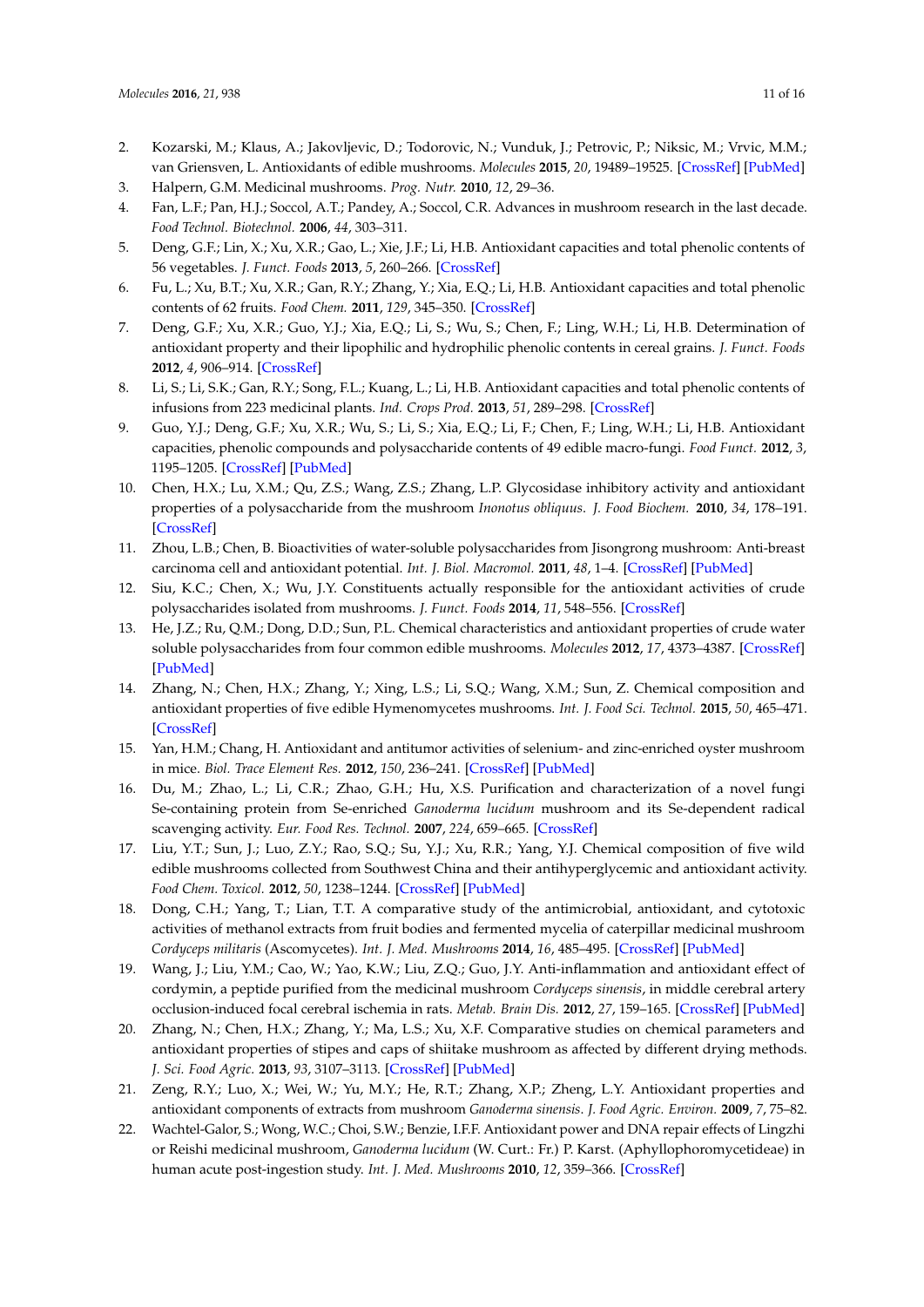- <span id="page-11-0"></span>23. Hu, H.H.; Zhang, Z.Y.; Lei, Z.F.; Yang, Y.N.; Sugiura, N. Comparative study of antioxidant activity and antiproliferative effect of hot water and ethanol extracts from the mushroom *Inonotus obliquus*. *J. Biosci. Bioeng.* **2009**, *107*, 42–28. [\[CrossRef\]](http://dx.doi.org/10.1016/j.jbiosc.2008.09.004) [\[PubMed\]](http://www.ncbi.nlm.nih.gov/pubmed/19147108)
- <span id="page-11-1"></span>24. Mao, G.H.; Feng, W.W.; Xiao, H.; Zhao, T.; Li, F.; Zou, Y.; Ren, Y.N.; Zhu, Y.; Yang, L.Q.; Wu, X.Y. Purification, characterization, and antioxidant activities of selenium-containing proteins and polysaccharides in royal sun mushroom, *Agaricus brasiliensis* (Higher Basidiomycetes). *Int. J. Med. Mushrooms* **2014**, *16*, 463–475. [\[CrossRef\]](http://dx.doi.org/10.1615/IntJMedMushrooms.v16.i5.50) [\[PubMed\]](http://www.ncbi.nlm.nih.gov/pubmed/25271981)
- <span id="page-11-2"></span>25. Bai, M.S.; Wang, C.; Zong, S.C.; Lei, M.; Gao, J.M. Antioxidant polyketide phenolic metabolites from the edible mushroom *Cortinarius purpurascens*. *Food Chem.* **2013**, *141*, 3424–3427. [\[CrossRef\]](http://dx.doi.org/10.1016/j.foodchem.2013.05.099) [\[PubMed\]](http://www.ncbi.nlm.nih.gov/pubmed/23993502)
- <span id="page-11-3"></span>26. Liu, K.; Wang, J.L.; Zhao, L.; Wang, Q. Anticancer, antioxidant and antibiotic activities of mushroom *Ramaria flava*. *Food Chem. Toxicol.* **2013**, *58*, 375–380. [\[CrossRef\]](http://dx.doi.org/10.1016/j.fct.2013.05.001) [\[PubMed\]](http://www.ncbi.nlm.nih.gov/pubmed/23684998)
- <span id="page-11-4"></span>27. Ge, Q.; Mao, J.W.; Zhang, A.Q.; Wang, Y.J.; Sun, P.L. Purification, chemical characterization, and antioxidant activity of a polysaccharide from the fruiting bodies of sanghuang mushroom (*Phellinus baumii Pilat*). *Food Sci. Biotechnol.* **2013**, *22*, 301–307. [\[CrossRef\]](http://dx.doi.org/10.1007/s10068-013-0081-1)
- <span id="page-11-5"></span>28. Li, N.; Li, L.; Fang, J.C.; Wong, J.H.; Ng, T.B.; Jiang, Y.; Wang, C.R.; Zhang, N.Y.; Wen, T.Y.; Qu, L.Y.; et al. Isolation and identification of a novel polysaccharide-peptide complex with antioxidant, anti-proliferative and hypoglycaemic activities from the abalone mushroom. *Biosci. Rep.* **2012**, *32*, 221–228. [\[CrossRef\]](http://dx.doi.org/10.1042/BSR20110012) [\[PubMed\]](http://www.ncbi.nlm.nih.gov/pubmed/21810081)
- <span id="page-11-6"></span>29. Xiao, J.H.; Xiao, D.M.; Chen, D.X.; Xiao, Y.; Liang, Z.Q.; Zhong, J.J. Polysaccharides from the medicinal mushroom *Cordyceps taii* show antioxidant and immune enhancing activities in a D-galactose-induced aging mouse model. *Evid. Based Complement. Altern. Med.* **2012**, *2012*, 273435. [\[CrossRef\]](http://dx.doi.org/10.1155/2012/273435) [\[PubMed\]](http://www.ncbi.nlm.nih.gov/pubmed/22536281)
- <span id="page-11-7"></span>30. Tian, Y.T.; Zeng, H.L.; Xu, Z.B.; Zheng, B.D.; Lin, Y.X.; Gan, C.J.; Lo, Y.M. Ultrasonic-assisted extraction and antioxidant activity of polysaccharides recovered from white button mushroom (*Agaricus bisporus*). *Carbohydr. Polym.* **2012**, *88*, 522–529. [\[CrossRef\]](http://dx.doi.org/10.1016/j.carbpol.2011.12.042)
- <span id="page-11-8"></span>31. Liu, J.; Jia, L.; Kan, J.; Jin, C.H. In vitro and in vivo antioxidant activity of ethanolic extract of white button mushroom (*Aguricus bisporus*). *Food Chem. Toxicol.* **2013**, *51*, 310–316. [\[CrossRef\]](http://dx.doi.org/10.1016/j.fct.2012.10.014) [\[PubMed\]](http://www.ncbi.nlm.nih.gov/pubmed/23099505)
- <span id="page-11-9"></span>32. Geng, Y.; Zhu, S.L.; Lu, Z.M.; Xu, H.Y.; Shi, J.S.; Xu, Z.H. Anti-inflammatory activity of mycelial extracts from medicinal mushrooms. *Int. J. Med. Mushrooms* **2014**, *16*, 319–325. [\[CrossRef\]](http://dx.doi.org/10.1615/IntJMedMushrooms.v16.i4.20) [\[PubMed\]](http://www.ncbi.nlm.nih.gov/pubmed/25271860)
- <span id="page-11-10"></span>33. Qian, G.M.; Pan, G.F.; Guo, J.Y. Anti-inflammatory and antinociceptive effects of cordymin, a peptide purified from the medicinal mushroom *Cordyceps sinensis*. *Nat. Prod. Res.* **2012**, *26*, 2358–2362. [\[CrossRef\]](http://dx.doi.org/10.1080/14786419.2012.658800) [\[PubMed\]](http://www.ncbi.nlm.nih.gov/pubmed/22348255)
- <span id="page-11-11"></span>34. Ma, L.S.; Chen, H.X.; Dong, P.; Lu, X.M. Anti-inflammatory and anticancer activities of extracts and compounds from the mushroom *Inonotus obliquus*. *Food Chem.* **2013**, *139*, 503–508. [\[CrossRef\]](http://dx.doi.org/10.1016/j.foodchem.2013.01.030) [\[PubMed\]](http://www.ncbi.nlm.nih.gov/pubmed/23561137)
- <span id="page-11-12"></span>35. Shao, H.J.; Jeong, J.B.; Kim, K.J.; Lee, S.H. Anti-inflammatory activity of mushroom-derived hispidin through blocking of NF-B activation. *J. Sci. Food Agric.* **2015**, *95*, 2482–2486. [\[CrossRef\]](http://dx.doi.org/10.1002/jsfa.6978) [\[PubMed\]](http://www.ncbi.nlm.nih.gov/pubmed/25355452)
- <span id="page-11-13"></span>36. Wu, D.M.; Duan, W.Q.; Liu, Y.; Cen, Y. Anti-inflammatory effect of the polysaccharides of golden needle mushroom in burned rats. *Int. J. Biol. Macromol.* **2010**, *46*, 100–103. [\[CrossRef\]](http://dx.doi.org/10.1016/j.ijbiomac.2009.10.013) [\[PubMed\]](http://www.ncbi.nlm.nih.gov/pubmed/19874843)
- <span id="page-11-14"></span>37. Yu, H.T.; Han, C.C.; Sun, Y.; Qi, X.D.; Shi, Y.; Gao, X.; Zhang, C.J. The agaricoglyceride of royal sun medicinal mushroom, *Agaricus brasiliensis* (Higher basidiomycetes) is anti-inflammatory and reverses diabetic glycemia in the liver of mice. *Int. J. Med. Mushrooms* **2013**, *15*, 357–364. [\[CrossRef\]](http://dx.doi.org/10.1615/IntJMedMushr.v15.i4.30) [\[PubMed\]](http://www.ncbi.nlm.nih.gov/pubmed/23796217)
- <span id="page-11-15"></span>38. Guo, C.X.; Choi, M.W.; Cheung, P.C.K. Mushroom and immunity. *Curr. Top. Nutraceutical Res.* **2012**, *10*, 31–41.
- <span id="page-11-16"></span>39. Pan, H.H.; Han, Y.Y.; Huang, J.G.; Yu, X.T.; Jiao, C.W.; Yang, X.B.; Dhaliwal, P.; Xie, Y.Z.; Yang, B.B. Purification and identification of a polysaccharide from medicinal mushroom *Amauroderma rude* with immunomodulatory activity and inhibitory effect on tumor growth. *Oncotarget* **2015**, *6*, 17777–17791. [\[CrossRef\]](http://dx.doi.org/10.18632/oncotarget.4397) [\[PubMed\]](http://www.ncbi.nlm.nih.gov/pubmed/26219260)
- <span id="page-11-17"></span>40. Fu, H.T.; Deng, C.; Teng, L.P.; Yu, L.; Su, T.; Xu, X.; Chen, J.H.; Yang, C.J. Immunomodulatory activities on RAW 264.7 macrophages of a polysaccharide from veiled lady mushroom, *Dictyophora indusiata* (higher basidiomycetes). *Int. J. Med. Mushrooms* **2015**, *17*, 151–160. [\[CrossRef\]](http://dx.doi.org/10.1615/IntJMedMushrooms.v17.i2.60) [\[PubMed\]](http://www.ncbi.nlm.nih.gov/pubmed/25746620)
- <span id="page-11-18"></span>41. Li, F.; Wen, H.A.; Zhang, Y.J.; An, M.; Liu, X.Z. Purification and characterization of a novel immunomodulatory protein from the medicinal mushroom *Trametes versicolor*. *Sci. China Life Sci.* **2011**, *54*, 379–385. [\[CrossRef\]](http://dx.doi.org/10.1007/s11427-011-4153-2) [\[PubMed\]](http://www.ncbi.nlm.nih.gov/pubmed/21373981)
- <span id="page-11-19"></span>42. Lin, J.W.; Jia, J.; Shen, Y.H.; Zhong, M.; Chen, L.J.; Li, H.G.; Ma, H.; Guo, Z.F.; Qi, M.F.; Liu, L.X.; et al. Functional expression of FIP-fve, a fungal immunomodulatory protein from the edible mushroom *Flammulina velutipes* in Pichia pastoris GS115. *J. Biotechnol.* **2013**, *168*, 527–533. [\[CrossRef\]](http://dx.doi.org/10.1016/j.jbiotec.2013.09.013) [\[PubMed\]](http://www.ncbi.nlm.nih.gov/pubmed/24070903)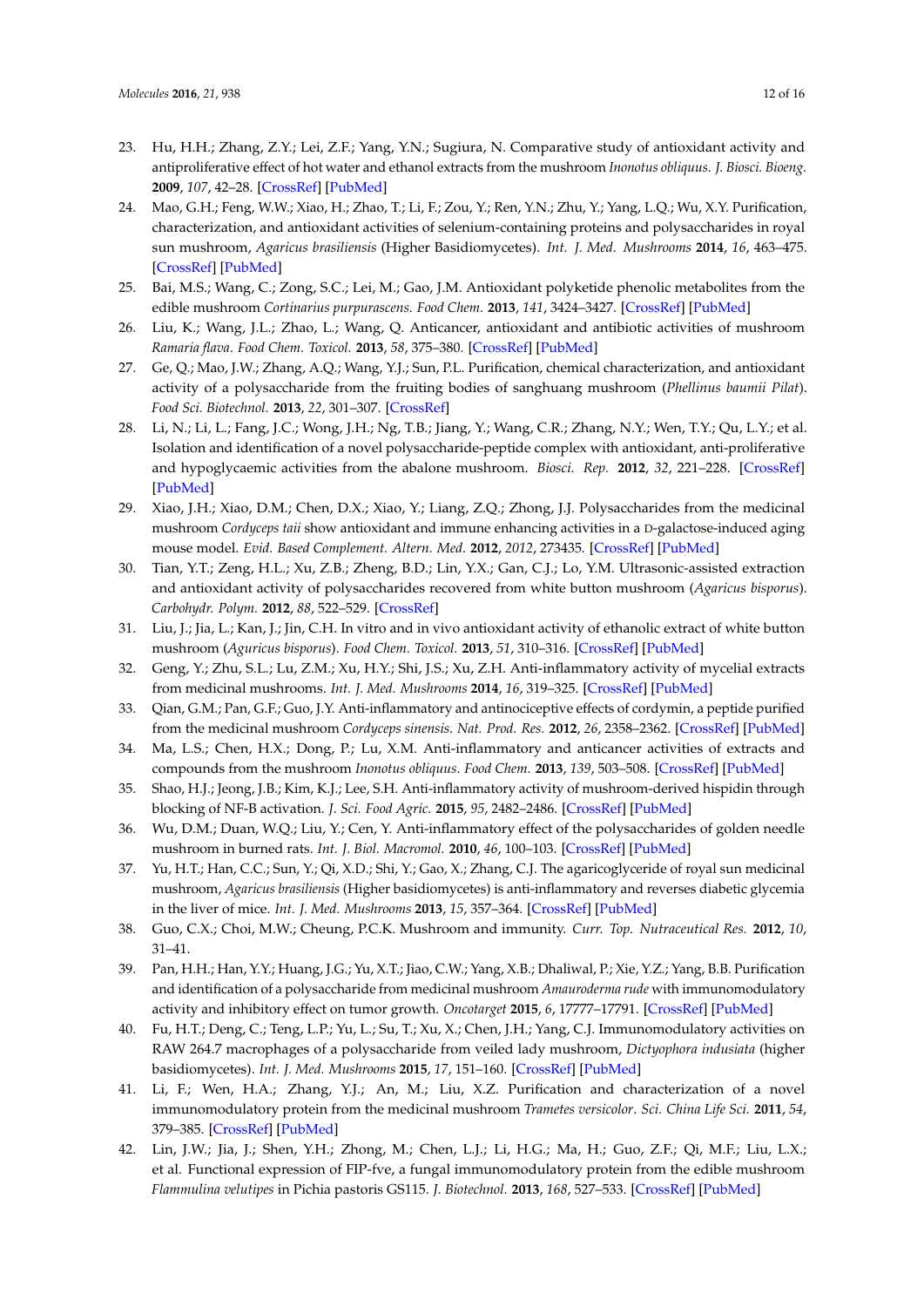- <span id="page-12-0"></span>43. Zhu, L.N.; Luo, X.; Tang, Q.J.; Liu, Y.F.; Zhou, S.; Yang, Y.; Zhang, J.S. Isolation, purification, and immunological activities of a low-molecular-weight polysaccharide from the Lingzhi or Reishi medicinal mushroom *Ganoderma lucidum* (higher basidiomycetes). *Int. J. Med. Mushrooms* **2013**, *15*, 407–414. [\[CrossRef\]](http://dx.doi.org/10.1615/IntJMedMushr.v15.i4.80) [\[PubMed\]](http://www.ncbi.nlm.nih.gov/pubmed/23796222)
- <span id="page-12-1"></span>44. Ye, L.B.; Zheng, X.L.; Zhang, J.S.; Yang, Y.; Meng, Y.C.; Li, J.R.; Chen, W.; Li, A.; Pan, Y.J. Composition analysis and immunomodulatory capacity of peptidoglycan from Lingzhi or Reishi medicinal mushroom, *Ganoderma lucidum* (W. Curt.: Fr.) P. Karst. Strain 119 (Aphyllophoromycetideae). *Int. J. Med. Mushrooms* **2010**, *12*, 157–165. [\[CrossRef\]](http://dx.doi.org/10.1615/IntJMedMushr.v12.i2.60)
- <span id="page-12-2"></span>45. Rubel, R.; Santa, H.S.D.; Fernandes, L.C.; Lima, J.H.C.; Figueiredo, B.C.; Di Bernardi, R.; Moreno, A.N.; Leifa, F.; Soccol, C.R. High immunomodulatory and preventive effects against sarcoma 180 in mice fed with LingZhi or Reishi mushroom *Ganoderma lucidum* (W. Curt.: Fr.) P. Karst. (Aphyllophoromycetideae) mycelium. *Int. J. Med. Mushrooms* **2008**, *10*, 37–48. [\[CrossRef\]](http://dx.doi.org/10.1615/IntJMedMushr.v10.i1.50)
- <span id="page-12-3"></span>46. Li, F.; Li, S.; Li, H.B.; Deng, G.F.; Ling, W.H.; Wu, S.; Xu, X.R.; Chen, F. Antiproliferative activity of peels, pulps and seeds of 61 fruits. *J. Funct. Foods* **2013**, *5*, 1298–1309. [\[CrossRef\]](http://dx.doi.org/10.1016/j.jff.2013.04.016)
- 47. Li, F.; Li, S.; Li, H.B.; Deng, G.F.; Ling, W.H.; Xu, X.R. Antiproliferative activities of tea and herbal infusions. *Food Funct.* **2013**, *4*, 530–538. [\[CrossRef\]](http://dx.doi.org/10.1039/c2fo30252g) [\[PubMed\]](http://www.ncbi.nlm.nih.gov/pubmed/23307138)
- <span id="page-12-4"></span>48. Zhou, Y.; Li, Y.; Zhou, T.; Zheng, J.; Li, S.; Li, H.B. Dietary natural products for prevention and treatment of liver cancer. *Nutrients* **2016**, *8*, 156. [\[CrossRef\]](http://dx.doi.org/10.3390/nu8030156) [\[PubMed\]](http://www.ncbi.nlm.nih.gov/pubmed/26978396)
- <span id="page-12-5"></span>49. Zhang, M.; Cui, S.W.; Cheung, P.C.K.; Wang, Q. Polysaccharides from mushrooms: A review on their isolation process, structural characteristics and antitumor activity. *Trends Food Sci. Technol.* **2006**, *18*, 4–19.
- <span id="page-12-6"></span>50. Xue, Z.H.; Li, J.M.; Cheng, A.Q.; Yu, W.C.; Zhang, Z.J.; Kou, X.H.; Zhou, F.J. Structure identification of triterpene from the mushroom *Pleurotus eryngii* with inhibitory effects against breast cancer. *Plant Foods Hum. Nutr.* **2015**, *70*, 291–296. [\[PubMed\]](http://www.ncbi.nlm.nih.gov/pubmed/26089128)
- <span id="page-12-7"></span>51. Zhang, M.; Cheung, P.C.K.; Chiu, L.C.M.; Wong, E.Y.L.; Ooi, V.E.C. Cell-cycle arrest and apoptosis induction in human breast carcinoma MCF-7 cells by carboxymethylated beta-glucan from the mushroom sclerotia of Pleurotus tuber-regium. *Carbohydr. Polym.* **2006**, *66*, 455–462. [\[CrossRef\]](http://dx.doi.org/10.1016/j.carbpol.2006.03.031)
- <span id="page-12-8"></span>52. Zheng, L.; Si, J.Y.; Wong, Y.S. Ergosterol peroxide and 9,11-dehydroergosterol peroxide from Lingzhi or Reishi medicinal mushroom, *Ganoderma lucidum* (W. Curt.: Fr.) P. Karst. (Aphyllophoromycetideae) mycelia inhibit the growth of human breast adenocarcinoma MCF-7 cells. *Int. J. Med. Mushrooms* **2009**, *11*, 249–257.
- <span id="page-12-9"></span>53. Li, J.Y.; Zou, L.; Chen, W.; Zhu, B.B.; Shen, N.; Ke, J.T.; Lou, J.; Song, R.R.; Zhong, R.; Miao, X.P. Dietary mushroom intake may reduce the risk of breast cancer: Evidence from a meta-analysis of observational studies. *PLoS ONE* **2014**, *9*, e93437. [\[PubMed\]](http://www.ncbi.nlm.nih.gov/pubmed/24691133)
- <span id="page-12-10"></span>54. Zou, Y.M.; Xiong, H.; Xiong, H.H.; Lu, T.; Zhu, F.; Luo, Z.Y.; Yuan, X.L.; Wang, Y.H. A polysaccharide from mushroom Huaier retards human hepatocellular carcinoma growth, angiogenesis, and metastasis in nude mice. *Tumor Biol.* **2015**, *36*, 2929–2936.
- <span id="page-12-11"></span>55. Cai, X.Z.; Pi, Y.; Zhou, X.; Tian, L.F.; Qiao, S.Y.; Lin, J.A. Hepatoma cell growth inhibition by inducing apoptosis with polysaccharide isolated from Turkey tail medicinal mushroom, *Trametes versicolor* (L. Fr.) Lloyd (Aphyllophoromycetideae). *Int. J. Med. Mushrooms* **2010**, *12*, 257–263. [\[CrossRef\]](http://dx.doi.org/10.1615/IntJMedMushr.v12.i3.40)
- <span id="page-12-12"></span>56. Liu, F.Y.; Luo, K.W.; Yu, Z.M.; Co, N.N.; Wu, S.H.; Wu, P.; Fung, K.P.; Kwok, T.T. Suillin from the mushroom *Suillus placidus* as potent apoptosis inducer in human hepatoma HepG2 cells. *Chem. Biol. Interact.* **2009**, *181*, 168–174. [\[CrossRef\]](http://dx.doi.org/10.1016/j.cbi.2009.07.008) [\[PubMed\]](http://www.ncbi.nlm.nih.gov/pubmed/19616521)
- <span id="page-12-13"></span>57. Ji, J.; Liu, J.; Liu, H.J.; Wang, Y.L. Effects of fermented mushroom of *Cordyceps sinensis*, rich in selenium, on uterine cervix cancer. *Evid. Based Complement. Altern. Med.* **2014**, *2014*, 173180. [\[CrossRef\]](http://dx.doi.org/10.1155/2014/173180) [\[PubMed\]](http://www.ncbi.nlm.nih.gov/pubmed/24971145)
- <span id="page-12-14"></span>58. Yuen, J.W.M.; Gohel, M.D.I.; Au, D.W.T. Telomerase-associated apoptotic events by mushroom *Ganoderma lucidum* on premalignant human urothelial cells. *Nutr. Cancer* **2008**, *60*, 109–119. [\[CrossRef\]](http://dx.doi.org/10.1080/01635580701525869) [\[PubMed\]](http://www.ncbi.nlm.nih.gov/pubmed/18444142)
- <span id="page-12-15"></span>59. Gao, L.; Sun, Y.; Chen, C.; Xi, Y.; Wang, J.; Wang, Z. Primary mechanism of apoptosis induction in a leukemia cell line by fraction FA-2-b-ss prepared from the mushroom *Agaricus blazei* Murill. *Braz. J. Med. Biol. Res.* **2007**, *40*, 1545–1555. [\[CrossRef\]](http://dx.doi.org/10.1590/S0100-879X2007001100015) [\[PubMed\]](http://www.ncbi.nlm.nih.gov/pubmed/17934651)
- <span id="page-12-16"></span>60. Sun, Y.Q.; Guo, T.K.; Xi, Y.M.; Chen, C.; Wang, J.; Wang, Z.R. Effects of AZT and RNA-protein complex (FA-2-b-beta) extracted from Liang Jin mushroom on apoptosis of gastric cancer cells. *World J. Gastroenterol.* **2007**, *13*, 4185–4191. [\[CrossRef\]](http://dx.doi.org/10.3748/wjg.v13.i31.4185) [\[PubMed\]](http://www.ncbi.nlm.nih.gov/pubmed/17696246)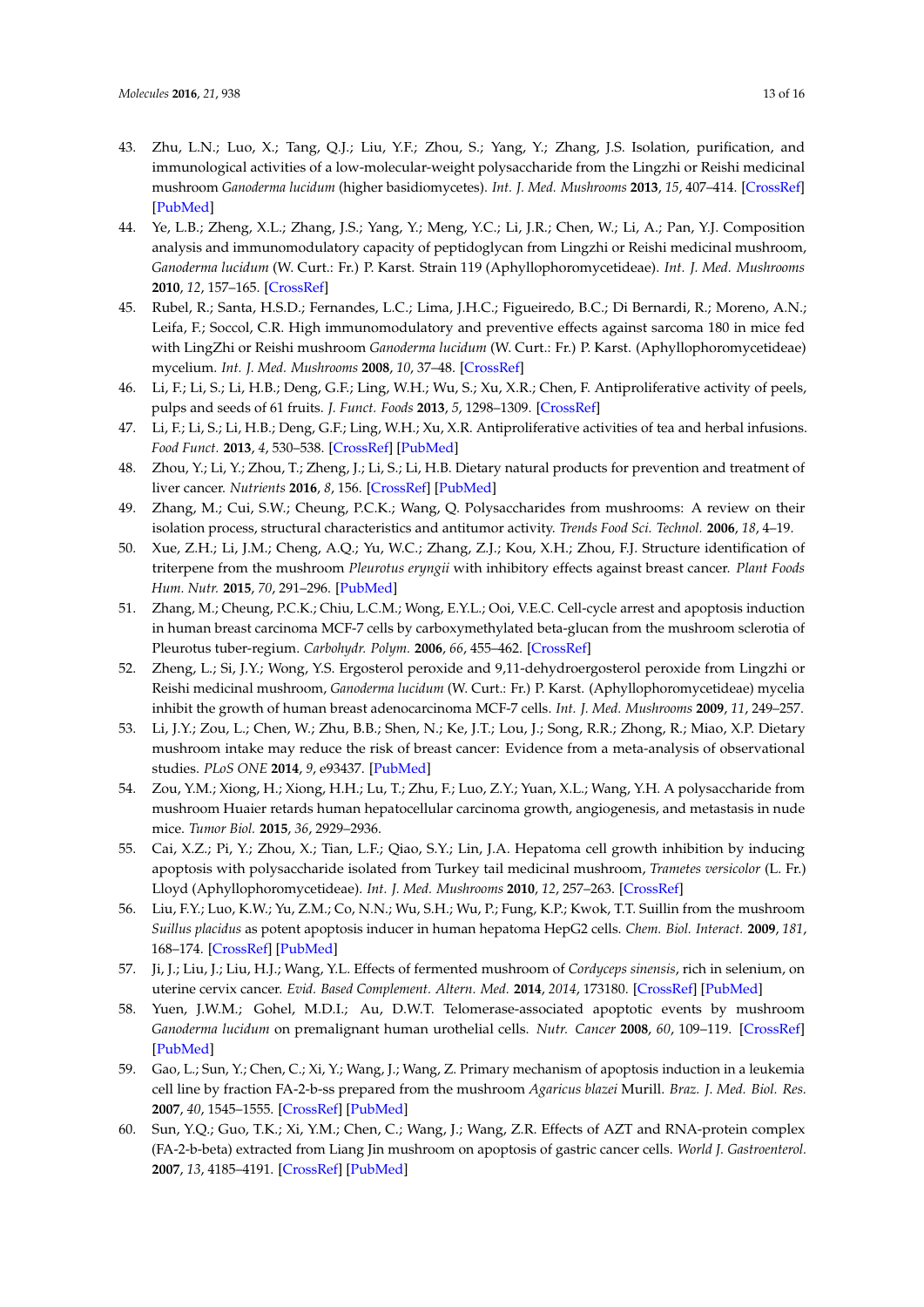- <span id="page-13-0"></span>61. Li, X.M.; Wu, Q.P.; Xie, Y.Z.; Ding, Y.R.; Du, W.W.; Sdiri, M.; Yang, B.B. Ergosterol purified from medicinal mushroom *Amauroderma rude* inhibits cancer growth in vitro and in vivo by up-regulating multiple tumor suppressors. *Oncotarget* **2015**, *6*, 17832–17846. [\[CrossRef\]](http://dx.doi.org/10.18632/oncotarget.4026) [\[PubMed\]](http://www.ncbi.nlm.nih.gov/pubmed/26098777)
- <span id="page-13-1"></span>62. Liu, R.M.; Zhang, X.J.; Liang, G.Y.; Yang, Y.F.; Zhong, J.J.; Xiao, J.H. Antitumor and antimetastatic activities of chloroform extract of medicinal mushroom *Cordyceps taii* in mouse models. *BMC Complement. Altern. Med.* **2015**, *15*, 216. [\[CrossRef\]](http://dx.doi.org/10.1186/s12906-015-0762-9) [\[PubMed\]](http://www.ncbi.nlm.nih.gov/pubmed/26155792)
- <span id="page-13-2"></span>63. Sun, Y.; Yin, T.; Chen, X.H.; Zhang, G.; Curtis, R.B.; Lu, Z.H.; Jiang, J.H. In vitro antitumor activity and structure characterization of ethanol extracts from wild and cultivated chaga medicinal mushroom, *Inonotus obliquus* (Pers.:Fr.) Pilat (Aphyllophoromycetideae). *Int. J. Med. Mushrooms* **2011**, *13*, 121–130. [\[CrossRef\]](http://dx.doi.org/10.1615/IntJMedMushr.v13.i2.40) [\[PubMed\]](http://www.ncbi.nlm.nih.gov/pubmed/22135888)
- <span id="page-13-3"></span>64. Song, F.Q.; Liu, Y.; Kong, X.S.; Chang, W.; Song, G. Progress on understanding the anticancer mechanisms of medicinal mushroom: *Inonotus obliquus*. *Asian Pac. J. Cancer Prev.* **2013**, *14*, 1571–1578. [\[CrossRef\]](http://dx.doi.org/10.7314/APJCP.2013.14.3.1571) [\[PubMed\]](http://www.ncbi.nlm.nih.gov/pubmed/23679238)
- <span id="page-13-4"></span>65. Qiao, X.; Wang, Q.; Ji, S.; Huang, Y.; Liu, K.D.; Zhang, Z.X.; Bo, T.; Tzeng, Y.M.; Guo, D.A.; Ye, M. Metabolites identification and multi-component pharmacokinetics of ergostane and lanostane triterpenoids in the anticancer mushroom *Antrodia cinnamomea*. *J. Pharm. Biomed. Anal.* **2015**, *111*, 266–276. [\[CrossRef\]](http://dx.doi.org/10.1016/j.jpba.2015.04.010) [\[PubMed\]](http://www.ncbi.nlm.nih.gov/pubmed/25912848)
- <span id="page-13-5"></span>66. Sun, J.; Ng, T.B.; Wang, H.X.; Zhang, G.Q. A novel hemagglutinin with antiproliferative activity against tumor cells from the hallucinogenic mushroom *Boletus speciosus*. *BioMed Res. Int.* **2014**, *2014*, 340467. [\[CrossRef\]](http://dx.doi.org/10.1155/2014/340467) [\[PubMed\]](http://www.ncbi.nlm.nih.gov/pubmed/24977148)
- <span id="page-13-6"></span>67. Xiao, J.H.; Sun, Z.H.; Pan, W.D.; Lu, Y.H.; Chen, D.X.; Zhong, J.J. Jiangxienone, a new compound with potent cytotoxicity against tumor cells from traditional Chinese medicinal mushroom *Cordyceps jiangxiensis*. *Chem. Biodivers.* **2012**, *9*, 1349–1355. [\[CrossRef\]](http://dx.doi.org/10.1002/cbdv.201100244) [\[PubMed\]](http://www.ncbi.nlm.nih.gov/pubmed/22782880)
- <span id="page-13-7"></span>68. Jia, W.; Bai, Y.Y.; Zhang, Z.; Feng, N.; Feng, J.; Yan, M.Q.; Zhu, L.N.; Jia, X.C.; Wang, M.D.; Zhang, J.S.; et al. Antitumor compounds from the stout camphor mushroom *Taiwanofungus camphoratus* (Higher basidiomycetes) spent culture broth. *Int. J. Med. Mushrooms* **2015**, *17*, 533–540. [\[CrossRef\]](http://dx.doi.org/10.1615/IntJMedMushrooms.v17.i6.40) [\[PubMed\]](http://www.ncbi.nlm.nih.gov/pubmed/26349511)
- <span id="page-13-8"></span>69. Yin, X.; Feng, T.; Li, Z.H.; Dong, Z.J.; Li, Y.; Liu, J.K. Highly oxygenated meroterpenoids from fruiting bodies of the mushroom *Tricholoma terreum*. *J. Nat. Prod.* **2013**, *76*, 1365–1368. [\[CrossRef\]](http://dx.doi.org/10.1021/np400359y) [\[PubMed\]](http://www.ncbi.nlm.nih.gov/pubmed/23837944)
- <span id="page-13-9"></span>70. Yang, N.; Liang, Y.; Xiang, Y.; Zhang, Y.; Sun, H.; Wang, D.C. Crystallization and preliminary crystallographic studies of an antitumour lectin from the edible mushroom *Agrocybe aegerita*. *Protein Pept. Lett.* **2005**, *12*, 705–707. [\[CrossRef\]](http://dx.doi.org/10.2174/0929866054696181) [\[PubMed\]](http://www.ncbi.nlm.nih.gov/pubmed/16522188)
- <span id="page-13-10"></span>71. Ye, M.; Liu, J.K.; Lu, Z.X.; Zhao, Y.; Liu, S.F.; Li, L.L.; Tan, M.; Weng, X.X.; Li, W.; Cao, Y. Grifolin, a potential antitumor natural product from the mushroom *Albatrellus confluens*, inhibits tumor cell growth by inducing apoptosis in vitro. *FEBS Lett.* **2005**, *579*, 3437–3443. [\[CrossRef\]](http://dx.doi.org/10.1016/j.febslet.2005.05.013) [\[PubMed\]](http://www.ncbi.nlm.nih.gov/pubmed/15949805)
- <span id="page-13-11"></span>72. Ye, M.; Luo, X.J.; Li, L.L.; Shi, Y.; Tan, M.; Weng, X.X.; Li, W.; Liu, J.K.; Cao, Y. Grifolin, a potential antitumor natural product from the mushroom *Albatrellus confluens*, induces cell-cycle arrest in G<sub>1</sub> phase via the ERK1/2 pathway. *Cancer Lett.* **2007**, *258*, 199–207. [\[CrossRef\]](http://dx.doi.org/10.1016/j.canlet.2007.09.001) [\[PubMed\]](http://www.ncbi.nlm.nih.gov/pubmed/18029087)
- <span id="page-13-12"></span>73. Liu, X.K.; Wang, L.; Zhang, C.M.; Wang, H.M.; Zhang, X.H.; Li, Y.X. Structure characterization and antitumor activity of a polysaccharide from the alkaline extract of king oyster mushroom. *Carbohydr. Polym.* **2005**, *118*, 101–106. [\[CrossRef\]](http://dx.doi.org/10.1016/j.carbpol.2014.10.058) [\[PubMed\]](http://www.ncbi.nlm.nih.gov/pubmed/25542113)
- <span id="page-13-13"></span>74. Xiao, C.; Feng, S.S.; Wang, H.X.; Gong, Z.Y.; Ng, T. Purification and characterization of a ribonuclease with antiproliferative activity from the mystical wild mushroom *Tuber indicum*. *J. Basic Microbiol.* **2014**, *54*, S102–S108. [\[CrossRef\]](http://dx.doi.org/10.1002/jobm.201300018) [\[PubMed\]](http://www.ncbi.nlm.nih.gov/pubmed/23787947)
- <span id="page-13-14"></span>75. Gao, Y.H.; Tang, W.B.; Gao, H.; Chan, E.; Lan, J.; Li, X.T.; Zhou, S.F. Antimicrobial activity of the medicinal mushroom Ganoderma. *Food Rev. Int.* **2005**, *21*, 211–229. [\[CrossRef\]](http://dx.doi.org/10.1081/FRI-200051893)
- <span id="page-13-15"></span>76. Cai, M.; Lin, Y.; Luo, Y.L.; Liang, H.H.; Sun, P.L. Extraction, antimicrobial, and antioxidant activities of crude polysaccharides from the wood ear medicinal mushroom *Auricularia auricula-judae* (higher basidiomycetes). *Int. J. Med. Mushrooms* **2015**, *17*, 591–600. [\[CrossRef\]](http://dx.doi.org/10.1615/IntJMedMushrooms.v17.i6.90) [\[PubMed\]](http://www.ncbi.nlm.nih.gov/pubmed/26349516)
- <span id="page-13-16"></span>77. Zhu, H.J.; Sheng, K.; Yan, E.F.; Qiao, J.J.; Lv, F. Extraction, purification and antibacterial activities of a polysaccharide from spent mushroom substrate. *Int. J. Biol. Macromol.* **2012**, *50*, 840–843. [\[CrossRef\]](http://dx.doi.org/10.1016/j.ijbiomac.2011.11.016) [\[PubMed\]](http://www.ncbi.nlm.nih.gov/pubmed/22138450)
- <span id="page-13-17"></span>78. Zheng, S.Y.; Liu, Q.H.; Zhang, G.Q.; Wang, H.X.; Ng, T.B. Purification and characterization of an antibacterial protein from dried fruiting bodies of the wild mushroom *Clitocybe sinopica*. *Acta Biochim. Pol.* **2010**, *57*, 43–48. [\[PubMed\]](http://www.ncbi.nlm.nih.gov/pubmed/20198215)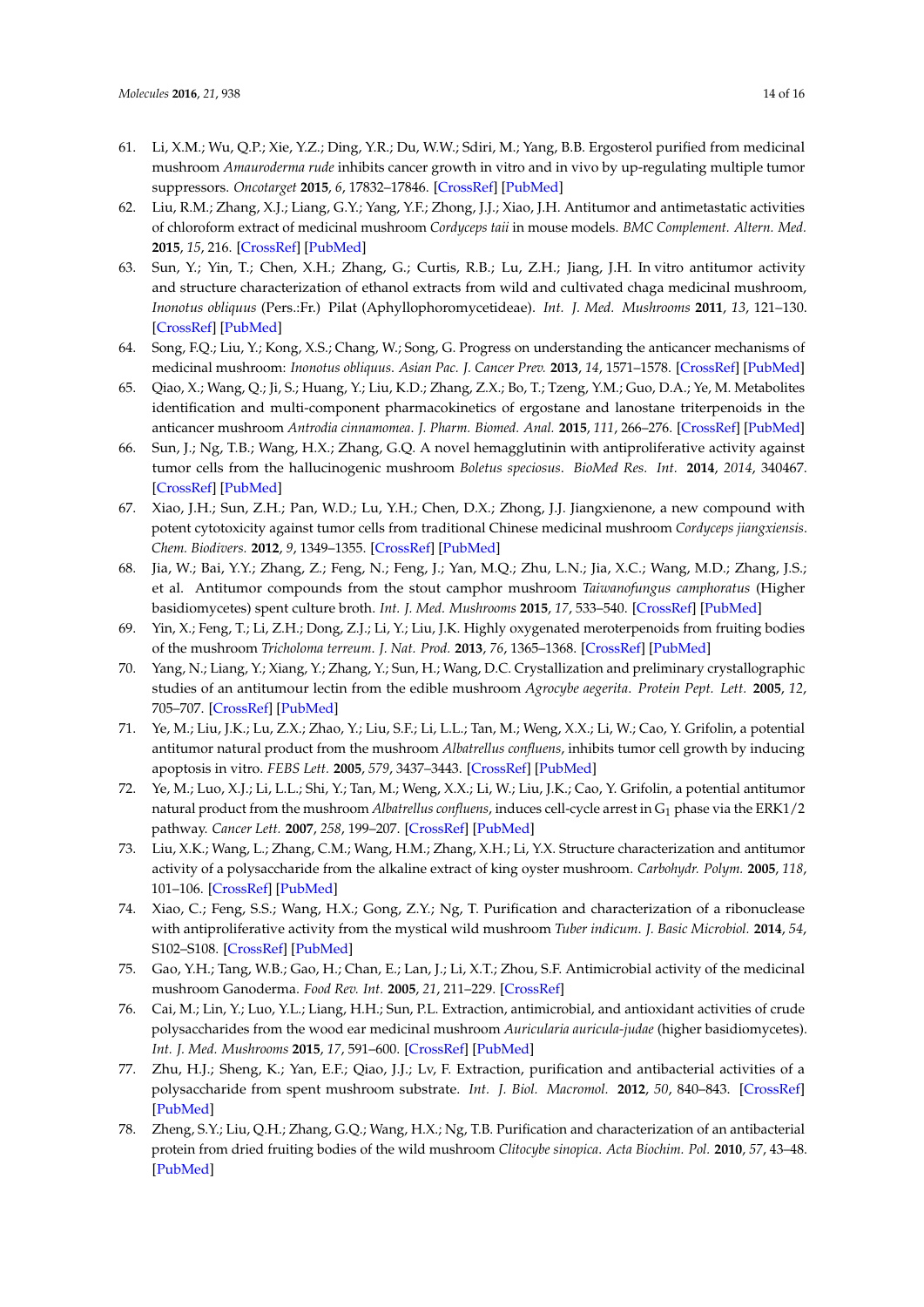- <span id="page-14-0"></span>79. Gao, Y.H.; Gao, H.; Chan, E.; Tang, W.B.; Li, X.T.; Liang, J.; Zhou, S.F. Protective effect of Ganoderma (a mushroom with medicinal properties) against various liver injuries. *Food Rev. Int.* **2005**, *21*, 27–52. [\[CrossRef\]](http://dx.doi.org/10.1081/FRI-200040586)
- <span id="page-14-1"></span>80. Wang, H.X.; Ng, T.B. Ganodermin, an antifungal protein from fruiting bodies of the medicinal mushroom *Ganoderma lucidum*. *Peptides* **2006**, *27*, 27–30. [\[CrossRef\]](http://dx.doi.org/10.1016/j.peptides.2005.06.009) [\[PubMed\]](http://www.ncbi.nlm.nih.gov/pubmed/16039755)
- <span id="page-14-2"></span>81. Ma, K.; Bao, L.; Han, J.J.; Jin, T.; Yang, X.L.; Zhao, F.; Li, S.F.; Song, F.H.; Liu, M.M.; Liu, H.W. New benzoate derivatives and hirsutane type sesquiterpenoids with antimicrobial activity and cytotoxicity from the solid-state fermented rice by the medicinal mushroom *Stereum hirsutum*. *Food Chem.* **2014**, *143*, 239–245. [\[CrossRef\]](http://dx.doi.org/10.1016/j.foodchem.2013.07.124) [\[PubMed\]](http://www.ncbi.nlm.nih.gov/pubmed/24054236)
- <span id="page-14-3"></span>82. Xu, Y.M.; Na, L.X.; Ren, Z.H.; Xu, J.G.; Sun, C.H.; Smith, D.; Meydani, S.N.; Wu, D.Y. Effect of dietary supplementation with white button mushrooms on host resistance to influenza infection and immune function in mice. *Br. J. Nutr.* **2013**, *109*, 1052–1061. [\[CrossRef\]](http://dx.doi.org/10.1017/S0007114512002735) [\[PubMed\]](http://www.ncbi.nlm.nih.gov/pubmed/23200185)
- <span id="page-14-4"></span>83. Liu, C.; Sheng, J.P.; Chen, L.; Zheng, Y.Y.; Lee, D.Y.W.; Yang, Y.; Xu, M.S.; Shen, L. Biocontrol activity of *Bacillus subtilis* isolated from *Agaricus bisporus* mushroom compost against pathogenic fungi. *J. Agric. Food Chem.* **2015**, *63*, 6009–6018. [\[CrossRef\]](http://dx.doi.org/10.1021/acs.jafc.5b02218) [\[PubMed\]](http://www.ncbi.nlm.nih.gov/pubmed/26050784)
- <span id="page-14-5"></span>84. Liu, K.; Wang, J.L.; Zhao, L.; Wang, Q. Anticancer and antimicrobial activities and chemical composition of the Birch Mazegill mushroom *Lenzites betulina* (higher basidiomycetes). *Int. J. Med. Mushrooms* **2014**, *16*, 327–337. [\[CrossRef\]](http://dx.doi.org/10.1615/IntJMedMushrooms.v16.i4.30) [\[PubMed\]](http://www.ncbi.nlm.nih.gov/pubmed/25271861)
- <span id="page-14-6"></span>85. Ngai, P.H.K.; Zhao, Z.; Ng, T.B. Agrocybin, an antifungal peptide from the edible mushroom *Agrocybe cylindracea*. *Peptides* **2005**, *26*, 191–196. [\[CrossRef\]](http://dx.doi.org/10.1016/j.peptides.2004.09.011) [\[PubMed\]](http://www.ncbi.nlm.nih.gov/pubmed/15629530)
- <span id="page-14-7"></span>86. Guo, Y.X.; Wang, H.X.; Ng, T.B. Isolation of trichogin, an antifungal protein from fresh fruiting bodies of the edible mushroom *Tricholoma giganteum*. *Peptides* **2005**, *26*, 575–580. [\[CrossRef\]](http://dx.doi.org/10.1016/j.peptides.2004.11.009) [\[PubMed\]](http://www.ncbi.nlm.nih.gov/pubmed/15752570)
- <span id="page-14-8"></span>87. Shang, X.D.; Tan, Q.; Liu, R.N.; Yu, K.Y.; Li, P.Z.; Zhao, G.P. In vitro anti-helicobacter pylori effects of medicinal mushroom extracts, with special emphasis on the lion's mane mushroom, *Hericium erinaceus* (Higher basidiomycetes). *Int. J. Med. Mushrooms* **2013**, *15*, 165–174. [\[CrossRef\]](http://dx.doi.org/10.1615/IntJMedMushr.v15.i2.50) [\[PubMed\]](http://www.ncbi.nlm.nih.gov/pubmed/23557368)
- <span id="page-14-9"></span>88. Chu, K.T.; Xia, L.X.; Ng, T.B. Pleurostrin, an antifungal peptide from the oyster mushroom. *Peptides* **2005**, *26*, 2098–2103. [\[CrossRef\]](http://dx.doi.org/10.1016/j.peptides.2005.04.010) [\[PubMed\]](http://www.ncbi.nlm.nih.gov/pubmed/15941607)
- <span id="page-14-10"></span>89. Chang, S.T.; Wasser, S.P. The role of culinary-medicinal mushrooms on human welfare with a pyramid model for human health. *Int. J. Med. Mushrooms* **2012**, *14*, 95–134. [\[CrossRef\]](http://dx.doi.org/10.1615/IntJMedMushr.v14.i2.10) [\[PubMed\]](http://www.ncbi.nlm.nih.gov/pubmed/22506573)
- <span id="page-14-11"></span>90. Wu, X.; Zang, J.; Hu, J.S.; Liao, Q.; Zhou, R.; Zhang, P.; Chen, Z.H. Hepatoprotective effects of aqueous extract from Lingzhi or Reishi medicinal mushroom *Ganoderma lucidum* (higher basidiomycetes) on α-amanitin-induced liver injury in mice. *Int. J. Med. Mushrooms* **2013**, *15*, 383–391. [\[CrossRef\]](http://dx.doi.org/10.1615/IntJMedMushr.v15.i4.60) [\[PubMed\]](http://www.ncbi.nlm.nih.gov/pubmed/23796220)
- <span id="page-14-12"></span>91. Li, B.; Lee, D.S.; Kang, Y.; Yao, N.Q.; An, R.B.; Kim, Y.C. Protective effect of ganodermanondiol isolated from the Lingzhi mushroom against tert-butyl hydroperoxide-induced hepatotoxicity through Nrf2-mediated antioxidant enzymes. *Food Chem. Toxicol.* **2013**, *53*, 317–324. [\[CrossRef\]](http://dx.doi.org/10.1016/j.fct.2012.12.016) [\[PubMed\]](http://www.ncbi.nlm.nih.gov/pubmed/23266269)
- <span id="page-14-13"></span>92. Liu, Q.; Tian, G.T.; Yan, H.; Geng, X.R.; Cao, Q.P.; Wang, H.X.; Ng, T.B. Characterization of polysaccharides with antioxidant and hepatoprotective activities from the wild edible mushroom *Russula vinosa* Lindblad. *J. Agric. Food Chem.* **2014**, *62*, 8858–8866. [\[CrossRef\]](http://dx.doi.org/10.1021/jf502632c) [\[PubMed\]](http://www.ncbi.nlm.nih.gov/pubmed/25096265)
- <span id="page-14-14"></span>93. Geng, Y.; Wang, J.; Xie, M.F.; Lu, Z.M.; Xu, H.Y.; Shi, J.S.; Xu, Z.H. Screening and isolation for anti-hepatofibrotic components from medicinal mushrooms using TGF-beta 1-induced live fibrosis in hepatic stellate cells. *Int. J. Med. Mushrooms* **2014**, *16*, 529–539. [\[CrossRef\]](http://dx.doi.org/10.1615/IntJMedMushrooms.v16.i6.30) [\[PubMed\]](http://www.ncbi.nlm.nih.gov/pubmed/25404218)
- <span id="page-14-15"></span>94. Yue, P.Y.K.; Wong, Y.Y.; Wong, K.Y.K.; Tsoi, Y.K.; Leung, K.S.Y. Current evidence for the hepatoprotective activities of the medicinal mushroom *Antrodia cinnamomea*. *Chin. Med.* **2013**, *8*, 21. [\[CrossRef\]](http://dx.doi.org/10.1186/1749-8546-8-21) [\[PubMed\]](http://www.ncbi.nlm.nih.gov/pubmed/24180549)
- <span id="page-14-16"></span>95. Gao, C.P.; Zhong, L.F.; Jiang, L.P.; Geng, C.Y.; Yao, X.F.; Cao, J. *Phellinus linteus* mushroom protects against tacrine-induced mitochondrial impairment and oxidative stress in HepG2 cells. *Phytomedicine* **2013**, *20*, 705–709. [\[CrossRef\]](http://dx.doi.org/10.1016/j.phymed.2013.02.014) [\[PubMed\]](http://www.ncbi.nlm.nih.gov/pubmed/23523257)
- <span id="page-14-17"></span>96. Chen, Y.H.; Lee, C.H.; Hsu, T.H.; Lo, H.C. Submerged-culture mycelia and broth of the maitake medicinal mushroom *Grifola frondosa* (higher basidiomycetes) alleviate type 2 diabetes-induced alterations in immunocytic function. *Int. J. Med. Mushrooms* **2015**, *17*, 541–556. [\[CrossRef\]](http://dx.doi.org/10.1615/IntJMedMushrooms.v17.i6.50) [\[PubMed\]](http://www.ncbi.nlm.nih.gov/pubmed/26349512)
- <span id="page-14-18"></span>97. Li, J.P.; Lei, Y.L.; Zhan, H. The effects of the king oyster mushroom *Pleurotus eryngii* (higher basidiomycetes) on glycemic control in alloxan-induced diabetic mice. *Int. J. Med. Mushrooms* **2014**, *16*, 219–225. [\[CrossRef\]](http://dx.doi.org/10.1615/IntJMedMushr.v16.i3.20) [\[PubMed\]](http://www.ncbi.nlm.nih.gov/pubmed/24941163)